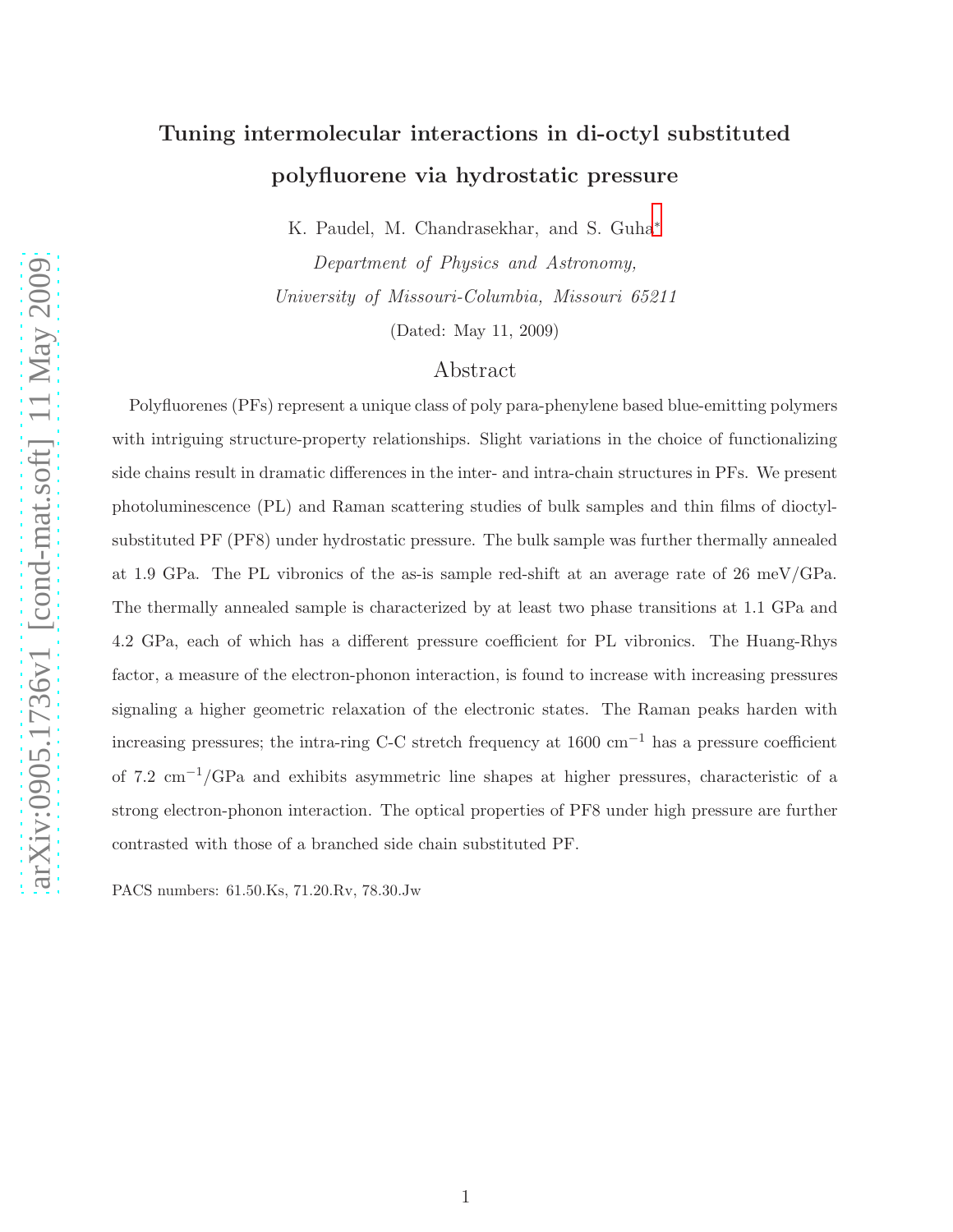#### I. INTRODUCTION

Blue-emitting polymers continue to attract a lot of attention for display applications. Among them polyfluorenes (PFs), which belong to a class of poly para-phenylene (PPP) system, are extremely attractive not only from the technological perspective due to their high photoluminescence quantum yield, but also from the viewpoint of serving as model systems for understanding fundamental photophysical phenomena owing to their rich phase morphology. Molecular level attributes such as local chain structure and side chain conformations in these systems strongly impact their transport and device characteristics. Slight variations in the choice of functionalizing side chains result in dramatic differences in the inter- and intra-chain structures in PFs. Highlighting these differences are two prototypical PFs, poly (9,9-(di-octyl) fluorene) (PF8) and poly (9,9-(di ethyl-hexyl) fluorene) (PF2/6). Side chain substitution gives rise to a rich array of mesomorphic behavior with the appearance of a nematic liquid crystalline  $(n-LC)$  phase at higher temperatures.<sup>[1](#page-19-1)</sup> In the last decade many research groups have focused on structural studies of PFs using x-ray scattering,  $2,3,4$  $2,3,4$  $2,3,4$ small angle neutron scattering,  $5,6$  $5,6$  and optical spectroscopy.<sup>[7](#page-19-7)[,8](#page-19-8)[,9](#page-19-9)[,10](#page-19-10)</sup>

PFs are characterized by 3-D crystalline phases as well as conformational phases or chromophores, where the latter depends on the structure of the individual chains. PF2/6 has a limited number of conformational isomers that form a fivefold helix  $(5/2 \text{ or } 5/1)$ .<sup>[11](#page-19-11)</sup> These helices in turn self-organize into three chain unit cells resulting in a well ordered semicrystalline hexagonal phase with coherence lengths exceeding 50 nm.<sup>[4](#page-19-4)</sup> Thus, the optical properties of PF2/6 are relatively insensitive to the exact crystallographic state, thermal history, or molecular weight. PF8, on the other hand, has at least three conformational isomers that depend explicitly upon the torsional angle between the adjacent monomers.<sup>[12](#page-19-12)</sup> In addition to these isomers, structural studies of PF8 have identified many crystalline phases.<sup>[13](#page-19-13)</sup>

Recent studies have identified three different conformational isomers in terms of the local PF backbone torsional angle:  $C_{\alpha}$  conformer with a torsional angle of 135 $^{\circ}$ ,  $C_{\gamma}$  with an average torsional angle of 155<sup>°</sup>, and the almost planar conformer,  $C_{\beta}$ , has an average torsional angle of 165<sup>°</sup>.<sup>[12](#page-19-12)</sup> The C<sub>β</sub> conformer, conventionally knows as the  $\beta$  phase has a separate long wavelength feature in both optical absorption and emission spectra.<sup>[7](#page-19-7)</sup> Although this phase appears as a minority constituent, it dominates the optical emission. Our recent work has shown that the morphology adopted by the side chains of PF8 is closely linked to the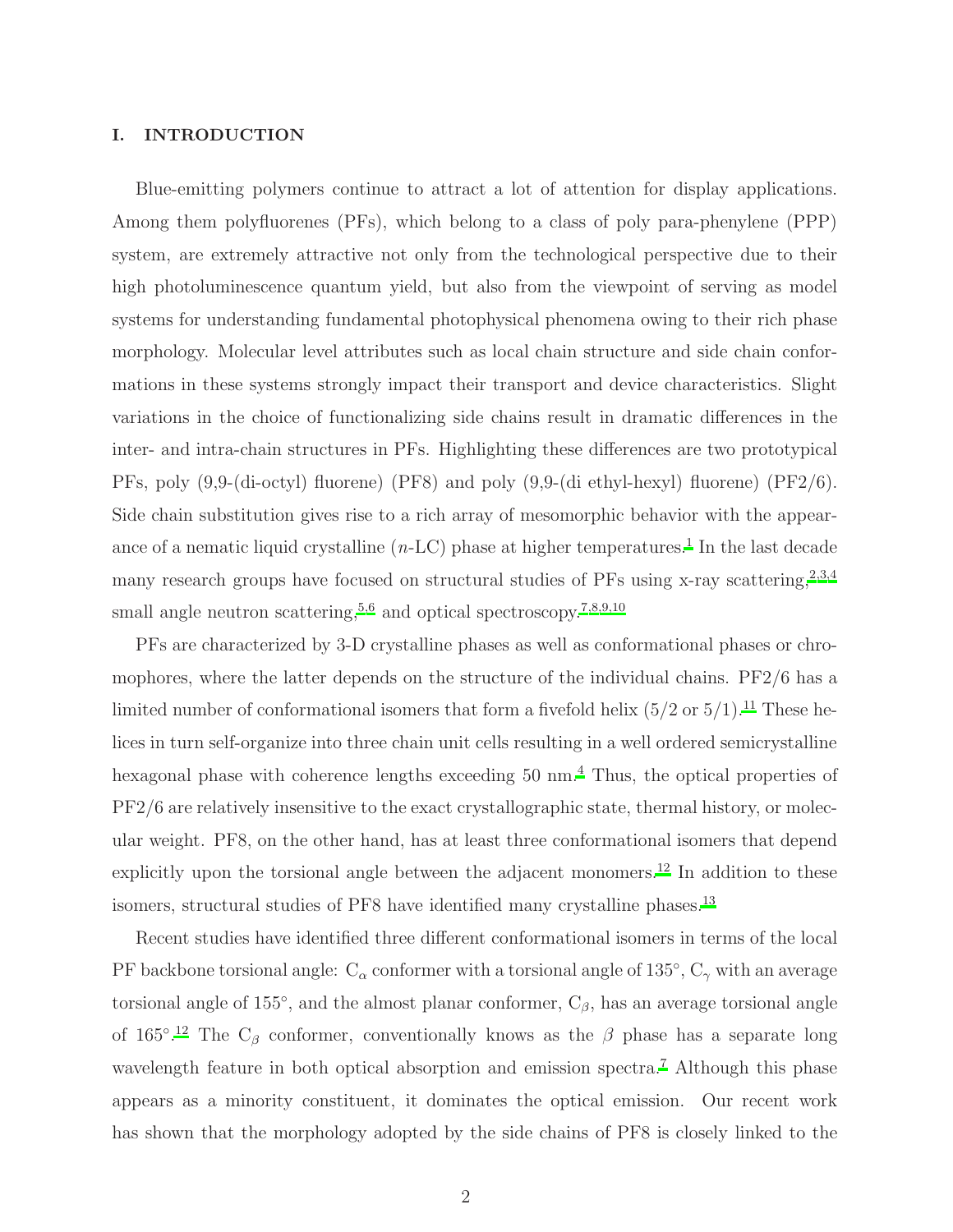structure of the molecular backbone.<sup>[14](#page-19-14)[,15](#page-19-15)</sup> For example, the  $\beta$  phase backbone is stabilized when the side chains in PF8 adopt an *anti-gauche-gauche* conformation, as shown in the inset of Fig. 1. The rich phase morphology of PF8 is also seen in thin films of its model oligomers.[16](#page-19-16)

Hydrostatic pressure allows a study of materials in a region of phase space not accessible by chemical techniques. Application of hydrostatic pressure allows tuning of both intermolecular and intramolecular interactions in polymer chains without changes in the chemical make-up.[17](#page-20-0) The photophysical studies of conjugated materials under high pressure indicate that enhanced intermolecular interaction produces an increased degree of conjuga-tion, increased exciton trapping in organic polycrystalline molecules,<sup>[18](#page-20-1)</sup> redshift and broad-ening of the photoluminescence,<sup>[19](#page-20-2)[,20](#page-20-3)[,21](#page-20-4)[,22](#page-20-5)</sup> enhancement of excited state dynamics at polymerpolymer heterojunctions,[23](#page-20-6) destabilization of localized states as in methylated ladder-type PPP (MeLPPP),<sup>[24](#page-20-7)</sup> and changes in the ring torsion motion as in non-planar para hexaphenyl (PHP) and other oligophenyls.[25](#page-20-8)[,26](#page-20-9) The pressure dependent optical studies in PHP and other oligophenyls further reveal the individual contributions of the intermolecular and intramolecular interactions.[25](#page-20-8)

Optical studies in PFs under pressure allow tuning of the rich phase space and its impact on electron-phonon interactions. Our previous work on PF2/6 under pressure shows dramatic changes in the PL spectrum that mainly originates from defect and aggregate states.[27](#page-20-10) The Raman peaks shift to higher energies exhibiting unexpected antiresonance line shapes at higher pressures. Although the Raman spectra show very similar behavior for PF8 and PF2/6 under pressure, indicating similar anharmonic interactions, the emission properties of the two materials are vastly different under pressure. These differences arise as a result of their unique backbone conformations: PF2/6 due to its helical backbone conformation shows a higher degree of overlap of the electronic wave-function, while PF8 also shows some excimeric emission but the changes in its PL spectrum are much more gradual compared to PF2/6. Due to the various conformational isomers, PF8 shows planarization of the backbone at relatively low pressures when pressure is applied to the more non-planar conformation, which is absent in PF2/6.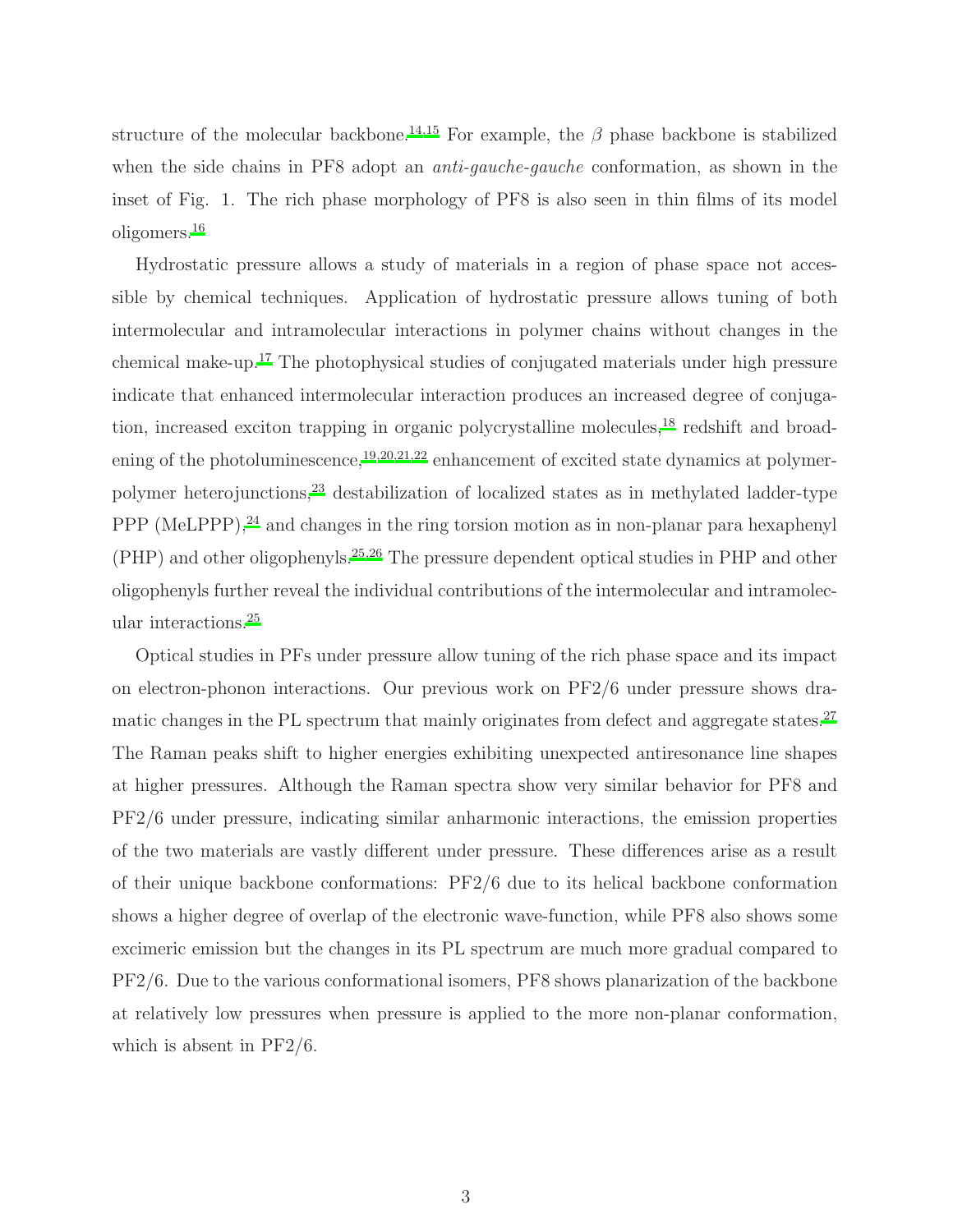#### II. EXPERIMENTAL DETAILS

The PF8 sample was obtained from American Dye Source (BE-129) and loaded as-is in the pressure cell. For thin film studies under pressure, a solution of PF8 (in toluene) was drop-casted on the bottom surface of the diamond. The sticking coefficient of PF films is quite poor on diamond and therefore they experience a hydrostatic environment. The pressure studies were conducted in a Merrill-Bassett-type diamond anvil cell (DAC) with cryogenically loaded argon as the pressure medium. Pressure was measured using the luminescence of a ruby chip located in the pressure chamber. The photoluminescence (PL) spectra were excited using the 325 nm line of a HeCd laser or the 351 nm line of an Ar ion laser. The luminescence excitation was analyzed with an Ocean Optics 2000 spectrometer with 25-micron slits. Raman spectra were collected using an Invia Renishaw spectrometer attached to a confocal microscope with a  $\times 50$  long working distance objective and the 785 nm line of a diode laser as the excitation wavelength. Typical laser power was a few mW on the sample. The bulk sample under pressure was also thermally cycled at room temperature  $(RT)$  from its n-LC phase at 160 $\degree$  C, using similar thermal steps as in previous ambient pressure studies.[14](#page-19-14)

#### III. STEADY-STATE PHOTOLUMINESCENCE

The PL studies were carried out from two samples of PF8 loaded in DACs, one from a thin film cast from toluene and the other from the bulk sample. Both the film and bulk samples showed a signature of the  $\beta$  phase before loading in the DAC. The bulk sample was thermally cycled at 1.9 GPa by heating it to 160◦ C and bringing it slowly back to RT. Due to the higher self-absorption in the bulk sample, the high energy vibronic peaks are not very well resolved. Vibronic progressions are clearly seen in thin films of PF8, indicating a coupling of the backbone carbon-carbon stretch vibration to the electronic transitions. The transition highest in energy is the 0-0 transition, which takes place between the zeroth vibronic level in the excited state and the zeroth vibronic level in the ground state. The 0-1 energy involves the creation of one phonon.

The peak positions of the PL vibronics in PF8 are good indicators of the nature of chain conformations; under ambient conditions the  $\beta$  conformer is identified by a 0-0 transition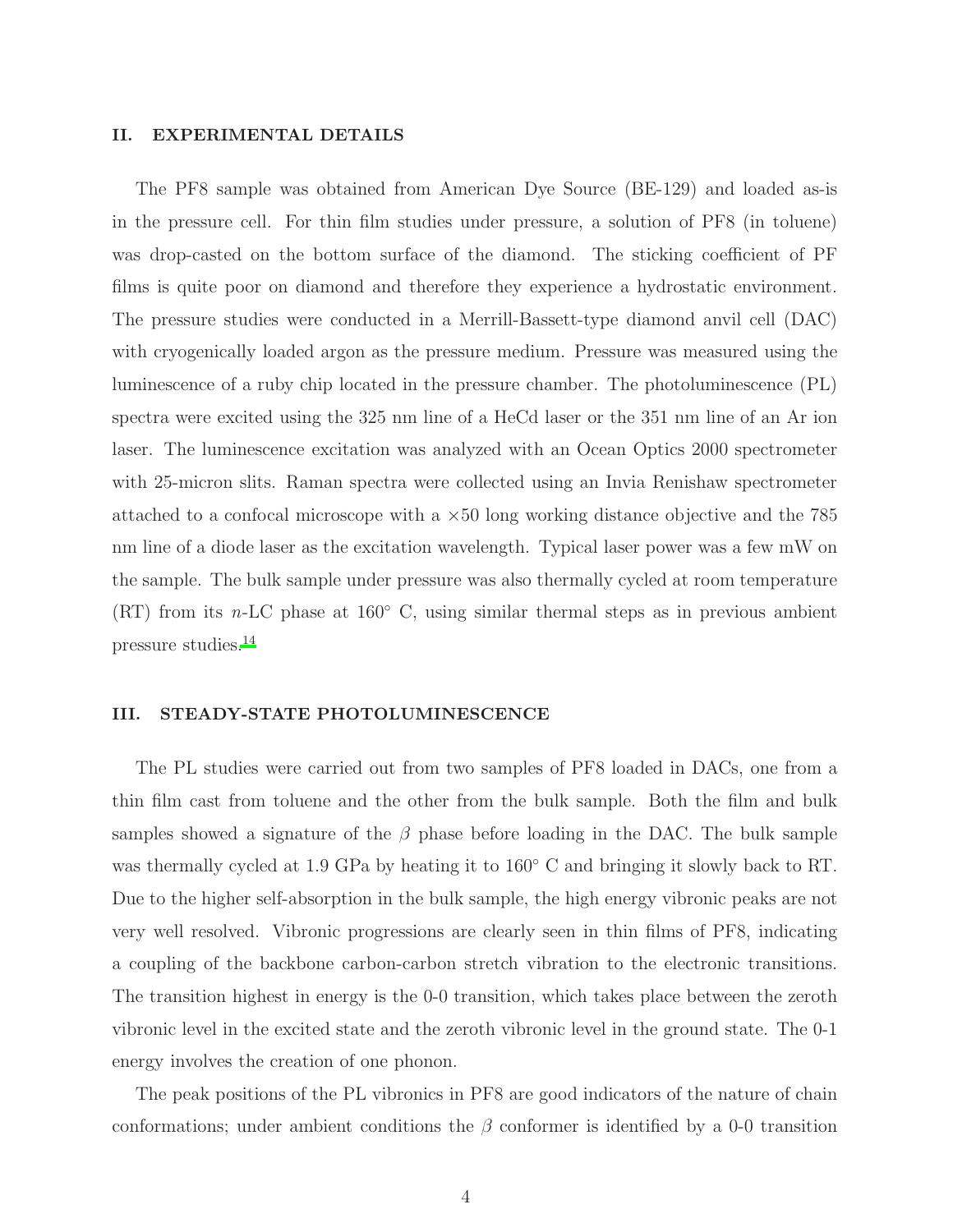

FIG. 1: PL spectra of PF8 film at selected pressures measured at room temperature. The inset shows a PF monomer with di-octyl side chains in an *anti-gauche-gauche* conformation.

which is almost  $\sim 100$  meV red shifted compared to the  $\alpha$  conformer.<sup>[28](#page-20-11)</sup> Figure 1 shows the PL spectra from the thin film sample at selected values of pressure. The 2.83 eV 0-0 emission at ambient pressure indicates the presence of the  $\beta$  phase. The Raman spectra from the film also indicate the presence of this phase, as shown in Section IV. The PL vibronics are seen to red shift upon enhanced pressures. The higher vibronic peaks smear out beyond 5.0 GPa. The PL spectra in Fig. 1 were measured while pressure was being increased. The hysteresis is small; upon decreasing the pressure the PL spectra were almost identical to the ones shown.

Figure 2 compares the PL spectra of the as-is bulk sample before and after it was thermally cycled. The thermal cycling (TC) was carried out at 1.9 GPa, after which the PL spectra were measured upon increasing the pressure till 6.5 GPa, and then decreasing it down to 0.3 GPa. The ambient pressure 0-0 PL vibronic peak blue shifts by almost 70 meV after TC. This is attributed to a change in the crystalline phase, discussed in greater detail in the next section. This crystallization is seen even under pressure. The PL spectra further broaden after TC.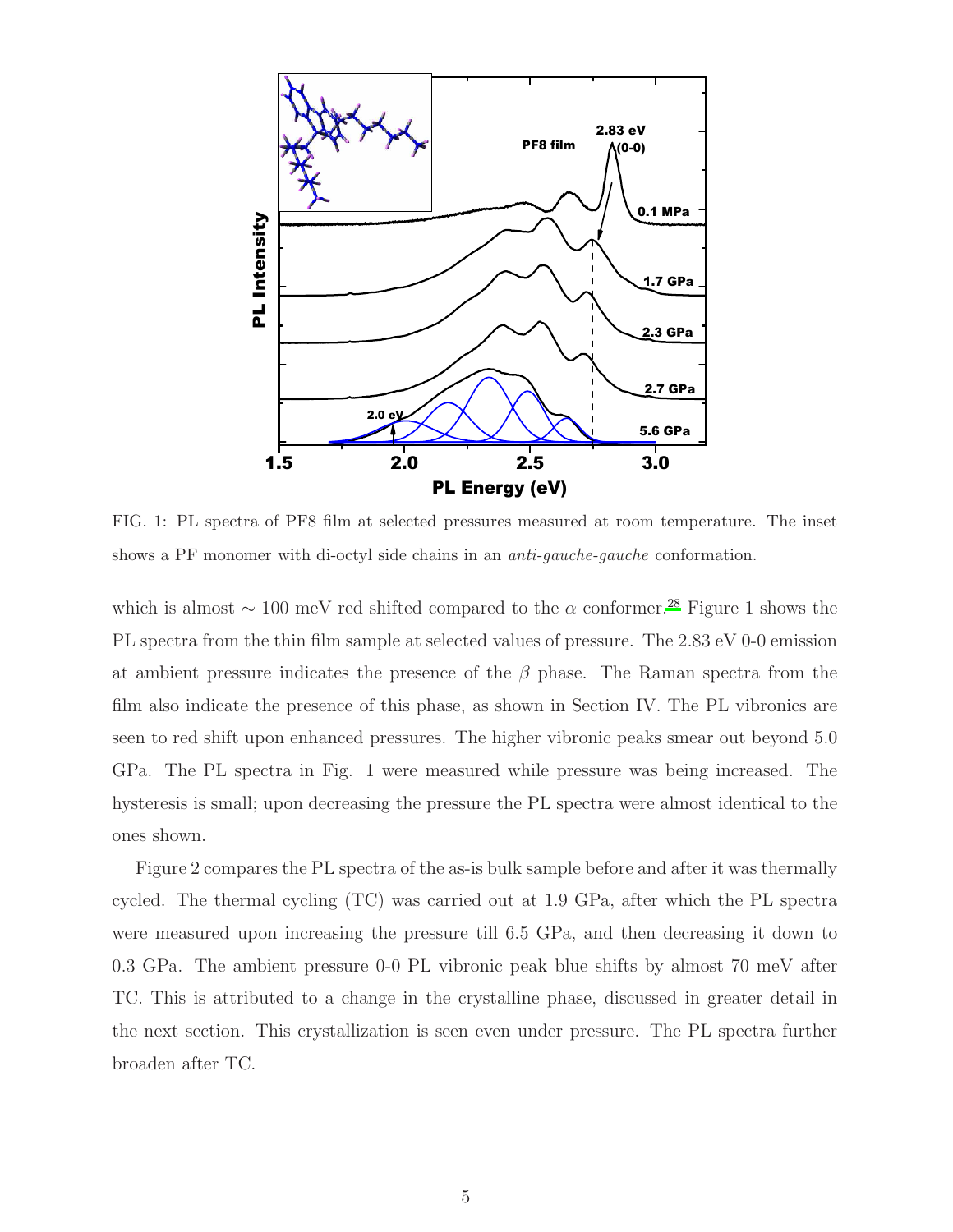

FIG. 2: The right panel shows the PL spectra of the bulk sample at selected values of pressure measured at room temperature. The left panel shows the PL spectra of the same sample after undergoing thermal cycling. The 0.1 MPa data is from a thin film sample.

#### A. Discussion of PL results

The complexity in deciphering the optical spectra of PF8 arises from the fact that the polymer must be simultaneously assessed in terms of its crystallographic phase and the distribution of conformational isomers. PF8 cast from various solvents appear in a metastable structure at RT.<sup>[14](#page-19-14)</sup> Cooling from n-LC phase yields the  $\alpha$  and  $\alpha'$  crystalline phase. X-ray diffraction (XRD) studies show the  $\alpha'$  crystalline polymorph to be similar to the  $\alpha$  phase and, in addition, it is exceptionally well oriented with respect to the surface normal in both ultrathin and moderately thick films.<sup>[2](#page-19-2)</sup> The progression to the  $\alpha$  crystalline phase is extremely variable; PF8 films cast from various solvents are marked by an intermediate M phase at RT when cooled quickly. This phase is intermediate to  $\alpha$  and the  $\alpha'$ , and presumably corresponds to the  $C_{\gamma}$  type family. A detailed Raman scattering study of PF8 as a function of thermal cycling showed that heating the polymer to 130 °C reduces the  $C_\beta$  conformer and enhances the fraction of the  $C_{\alpha}$  conformer.<sup>[14](#page-19-14)</sup> Upon cooling the polymer back to RT from the *n*-LC phase, a higher fraction of the  $C_{\gamma}$  conformer is seen.

Both the film and the bulk samples of PF8 in this work were initially characterized by the  $C_\beta$  conformer. The red-shift of the PL vibronics and the spectra as a whole, as seen in Figs. 1 and 2, are common to almost all conjugated polymers and molecules indicating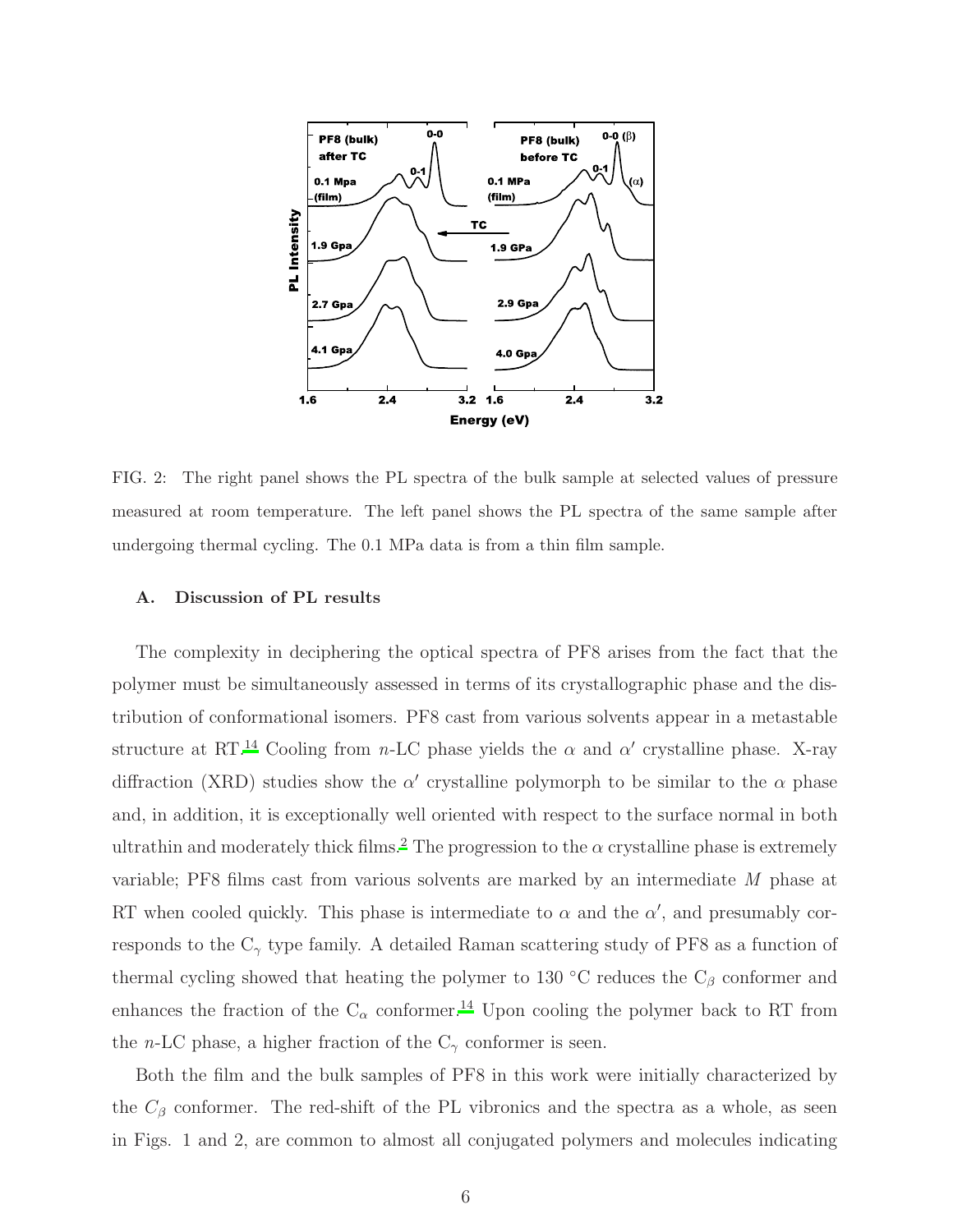a higher degree of effective conjugation. This arises due to the higher overlap between the  $\pi$ -electron wavefunctions. The overall PL spectrum of PF8 were fitted with 4 Gaussian peaks, three of them originating from the 0-0, 0-1, 0-2 vibronics, and a low energy defect emission. Beyond 3 GPa the PL spectra need to be fit with an additional low energy peak at 2.0 eV, as shown for the 5.6 GPa data in Fig. 1. Most probably this peak arises from an excimer-type emission.

When PF8 is thermally cycled by cooling the sample slowly from its  $n\text{-LC phase}$ , it changes to an overall three-dimensional M crystalline phase that precludes the  $C_{\beta}$ conformer.<sup>[15](#page-19-15)</sup> The resulting disordered  $C_{\alpha}$  conformer, which has a non-planar backbone conformation, shows a blue-shifted 0-0 peak at 2.9 eV (ambient pressure data in Fig. 2). Upon thermally cycling our PF8 sample at 1.9 GPa (indicated by the arrow in Fig. 2) the overall spectrum and the individual vibronics broaden. At this pressure the difference between the PL vibronic energies between the thermally cycled and the as-is sample is almost 40 meV, similar to the trend seen in the ambient pressure data. These results imply that even at 1.9 GPa the nature of the crystalline phase after TC is similar to thermal cycling at ambient pressure.

The peak positions of the 0-0 and the 0-1 PL vibronics are plotted in Fig. 3 for the film, and bulk sample before and after TC. The open symbols depict the 0-0 PL peak positions, and the filled symbols represent the 0-1 peak positions. The star symbols (filled and open) are the PL peak positions from the as-is thin film sample that did not undergo any TC. The pressure coefficients of the 0-0 and 0-1 PL vibronic peaks are listed in Table I. The pressure coefficient of the bulk (before TC) and the film samples are almost the same and yield an average pressure coefficient of ( $\sim$  -26 meV/GPa). The bulk sample after TC in contrast, shows three distinct regions with different pressure coefficients. This is more pronounced for the 0-1 PL peak as shown by a linear fit of these regions (solid black line). The data suggests distinct phase changes at 1.1 GPa and 4.2 GPa. Beyond 4.2 GPa the thermally cycled bulk sample shows a very slow red-shift of the PL energies. For comparison, the pressure coefficient of the PL energies from a  $PF2/6$  film are also shown.<sup>[27](#page-20-10)</sup> They are similar to as-is bulk PF8.

It is worth pointing out that in oligophenyls, where a single bond connects two phenyl rings, a sharp change in the pressure coefficient is observed in the PL vibronics around ∼ 1.5 GPa; below 1.5 GPa the pressure coefficient of the PL energies is higher.<sup>[25](#page-20-8)</sup> Such changes in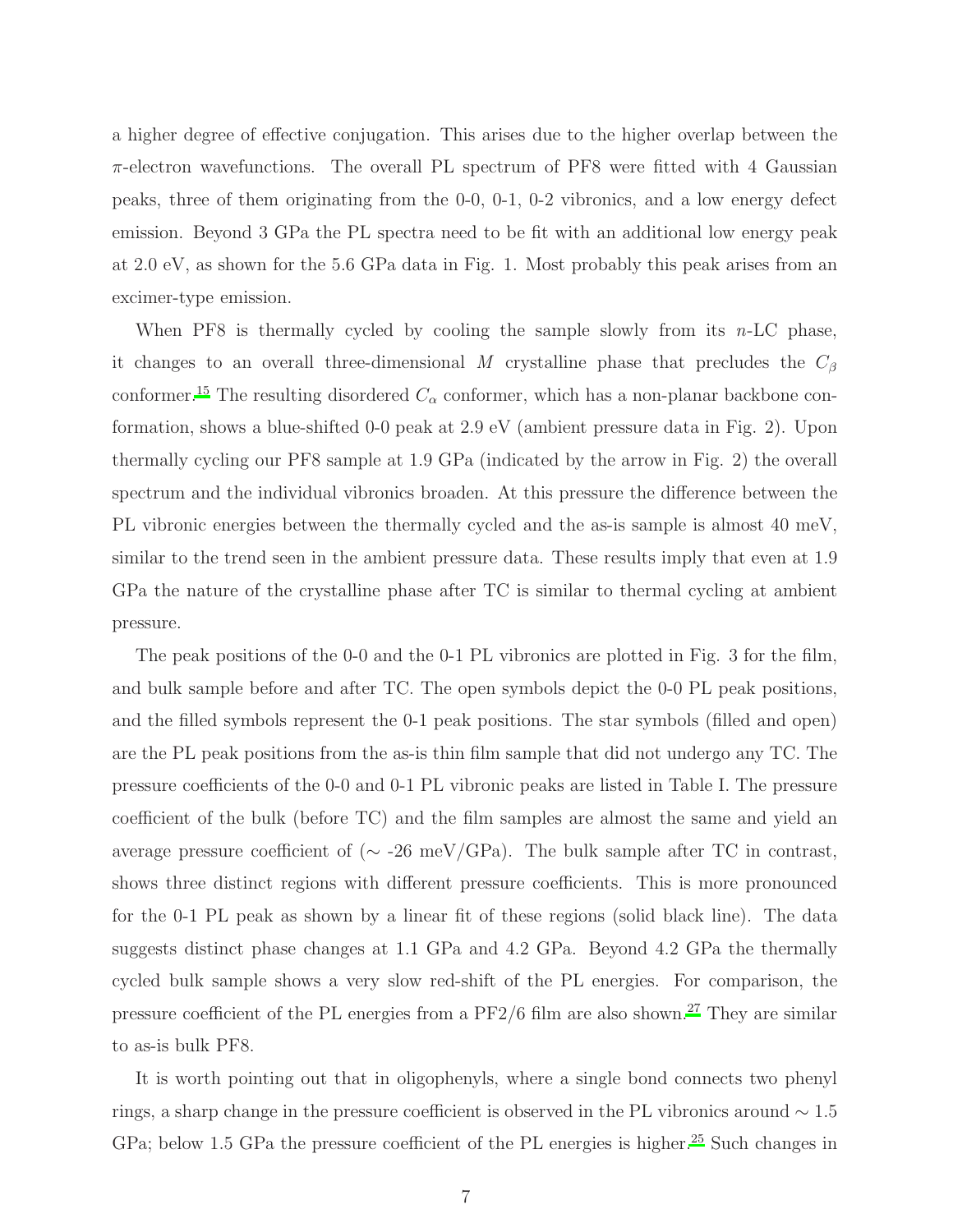oligophneyls have been attributed to planarization of the molecule. The repulsion between the ortho-hydrogen atoms leads to a torsion of neighboring phenyl rings with respect to the single bond connecting them. First principles calculation of a PPP chain predicts a decrease in the bandgap energy by almost 1 eV when the torsional angle between the phenyl rings changes from  $50^{\circ}$  to  $0^{\circ}.^{31}$  $0^{\circ}.^{31}$  $0^{\circ}.^{31}$  Bulk PF8 before TC behaves similar to PF2/ $6^{27}$  $6^{27}$  $6^{27}$  with no discernable changes in the pressure coefficients as a function of pressure. Upon TC, when the polymer crystallizes, the  $C_\beta$  conformer is eliminated and the polymer has a high fraction of  $C_{\alpha}$  or  $C_{\gamma}$ -type chromophores. It is likely that at 1.1 GPa, pressure induces a planarization between the monomer units driving the system more towards the  $C_\beta$  conformation. Our Raman scattering studies presented in Section IV point in the same direction.

The 4.2 GPa discontinuity is not yet well understood. From our data it is clear that the sample is less compressible beyond 4.2 GPa in TC samples. As of now the only XRD data under pressure that exist for the PF family (polymer/oligomer) is for crystalline fluorene, where a reversible phase transition is seen at 3.6 GPa.<sup>[29](#page-20-13)</sup> This transition corresponds to a  $\pi$  stacking molecular arrangement with an increase in the bulk modulus (inverse of the compressibility). The crystal structure of PF8 is quite different from fluorene itself but the transition at 4.2 GPa in our data may be similar to fluorene with an enhanced  $\pi$  stacking geometry, which would induce a stronger inetrchain interaction. Additionally, theoretical calculations involving 3-D interactions of PPP chains show that an enhanced interchain interaction results in a broadening of the absorption/PL with a very small red-shift of the band gap.[24](#page-20-7) Our experimental data shows a large increase in the PL linewidth of the TC sample beyond 5 GPa (Fig. 4), pointing to the direction that at these pressures the predominant effect of hydrostatic pressure is an enhanced interchain interaction.

The PL linewdith shows differences between the as-is bulk and annealed samples. The full width at half maximum (FWHM) of the 0-1 PL vibronic is plotted in Fig. 4; the 0-0 peak also shows a similar behavior. The as-is sample clearly shows a PL broadening with increasing pressures. PL broadening as a function of pressure sheds light on the nature of intermolecular interactions and originates from the differences in compressibility of the ground and excited electronic states in configuration coordinate space.[30](#page-20-14) In amorphous polymers such as MeLPPP, a similar broadening of the PL vibronics under pressure has been observed,[17](#page-20-0) reflecting a strong interaction perpendicular to the chain axis. The PF8 sample that was thermally cycled, on the other hand, shows a very different dependence; on an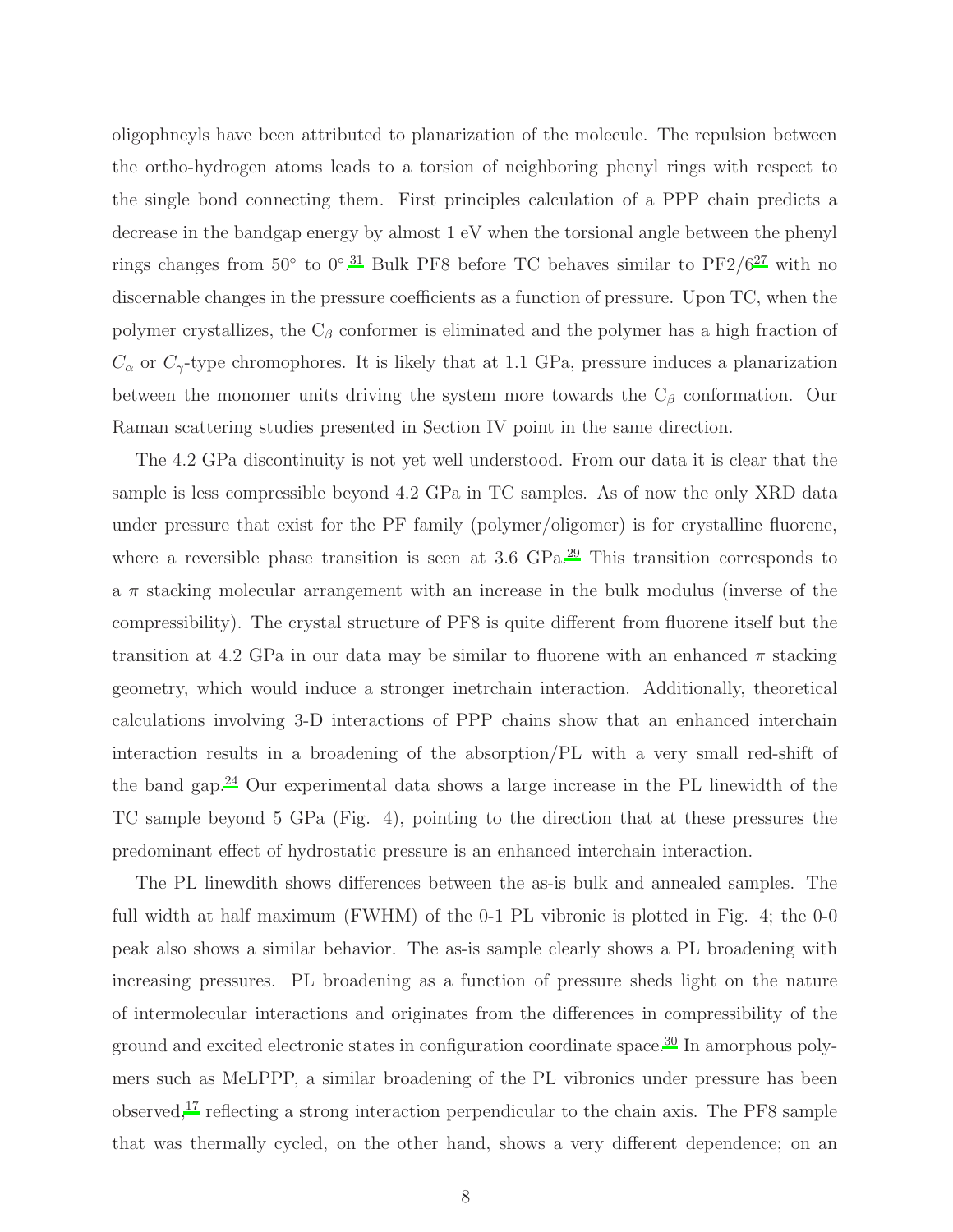TABLE I: Pressure coefficients for backbone PL emission peaks in PF8 bulk (before and after thermal cycling) and film for the 0-0 and 0-1 PL peaks. The bulk sample after TC has been fitted in three regions. The pressure coefficients are determined by a linear fit to the PL energy positions versus pressure given by  $E(P) = E(0) + CP$ . The last row shows the pressure coefficients of the PL vibronic energies in PF2/6.

| Sample                    | $C_{0-0}$ (meV/GPa) | $C_{0-1}$ (meV/GPa) |  |
|---------------------------|---------------------|---------------------|--|
| PF8 bulk (before TC)      | $-32.8 \pm 1.8$     | $-26.1 \pm 1.2$     |  |
| PF8 film (before TC)      | $-25.3 \pm 0.9$     | $-21.6 \pm 1.4$     |  |
| PF8 bulk (after TC)       | $-64.9 \pm 6.5$     | $-90.8 \pm 13.6$    |  |
|                           | $-48.3 \pm 3.6$     | $-42.6 \pm 1.5$     |  |
|                           | $-14.6 \pm 5.3$     | $-4 \pm 1.0$        |  |
| $PF2/6$ film <sup>a</sup> | $-40 \pm 1.0$       | $-28\pm 1.0$        |  |
|                           |                     |                     |  |

 ${}^a$ Ref. [27](#page-20-10)

average the PL vibronics do not show any broadening till 6 GPa, beyond which a large increase in the FWHM is observed. No changes in the PL linewidths have been observed in polycrystalline molecules such as PHP.[17](#page-20-0) Since TC induces an overall crystalline phase in PF8, no changes in the linewidths till 6 GPa indicate a lower compressibility perpendicular the chain axis. The sudden increase in the PL linewidths beyond 6 GPa implies a change in the 3-D crystalline phase. It is hard to predict exactly how the crystallinity changes beyond 6 GPa solely from optical measurements but these observations match with the low pressure coefficient of the PL energies at high pressures (Fig. 3).

#### B. Pressure and temperature dependence of the Huang-Rhys factor

The fine features in the absorption and emission spectra of conjugated molecules/polymers are described by Frank-Condon (FC) coupling. The  $\pi$ - $\pi$ <sup>\*</sup> electronic transition is accompanied by a well resolved FC type progression of vibronic sub-bands. These vibronic bands are dominated by modes representing local C-C stretching in the vicinity of 1200-1600 cm<sup>-1</sup>. In the emission process, the Huang-Rhys factor  $(S)$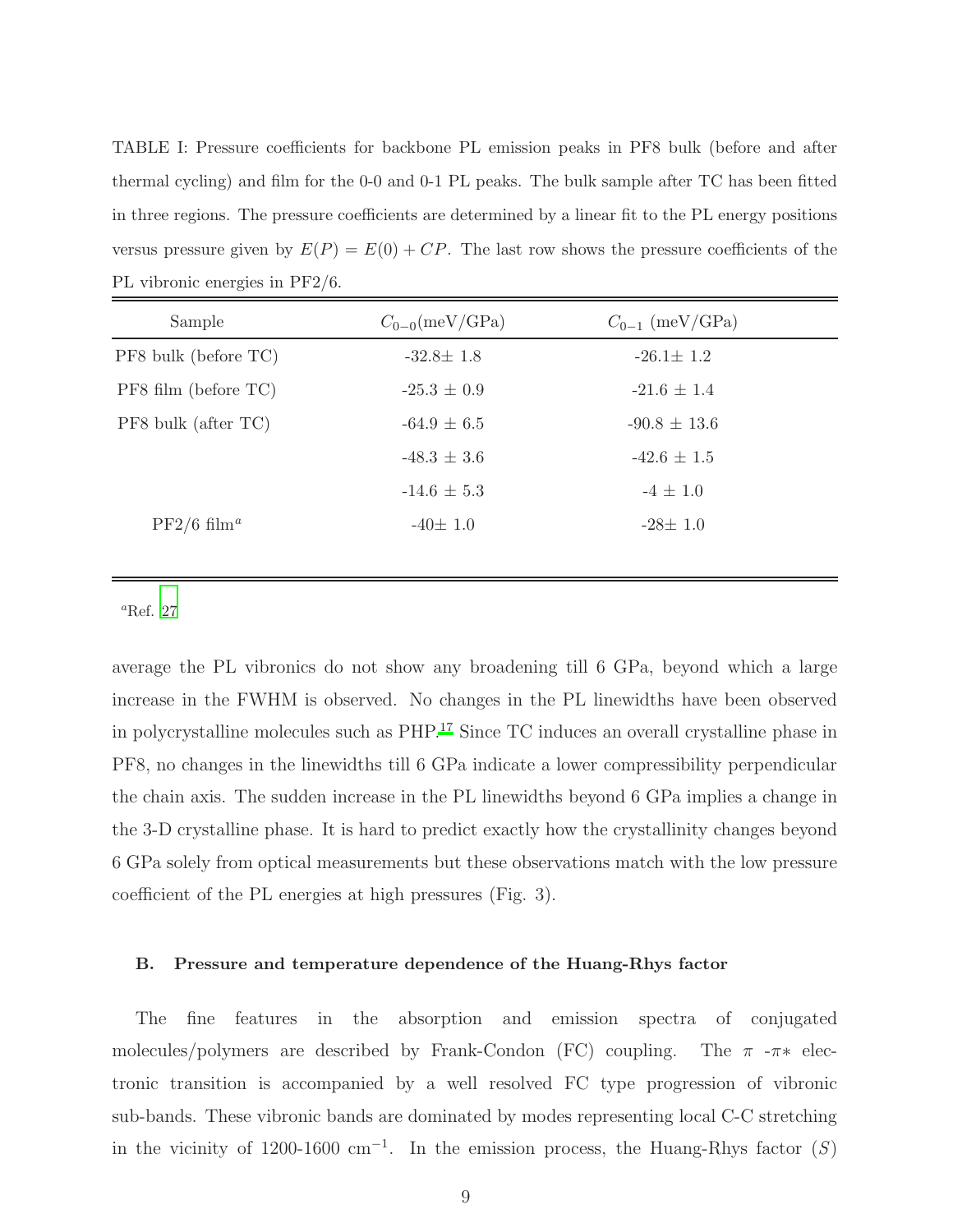

FIG. 3: Peak positions of the 0-0 and 0-1 PL vibronics of PF8 under pressure. The open and filled symbols represent the 0-0 and 0-1 peak positions, respectively. The blue symbols denote the thin film sample. The red and black symbols are from the bulk sample before and after TC, respectively.



FIG. 4: FWHM (in nm) of the 0-1 PL vibronic as a function of pressure. The open  $\triangle$  represents the as-is bulk sample and • represents the bulk sample after TC.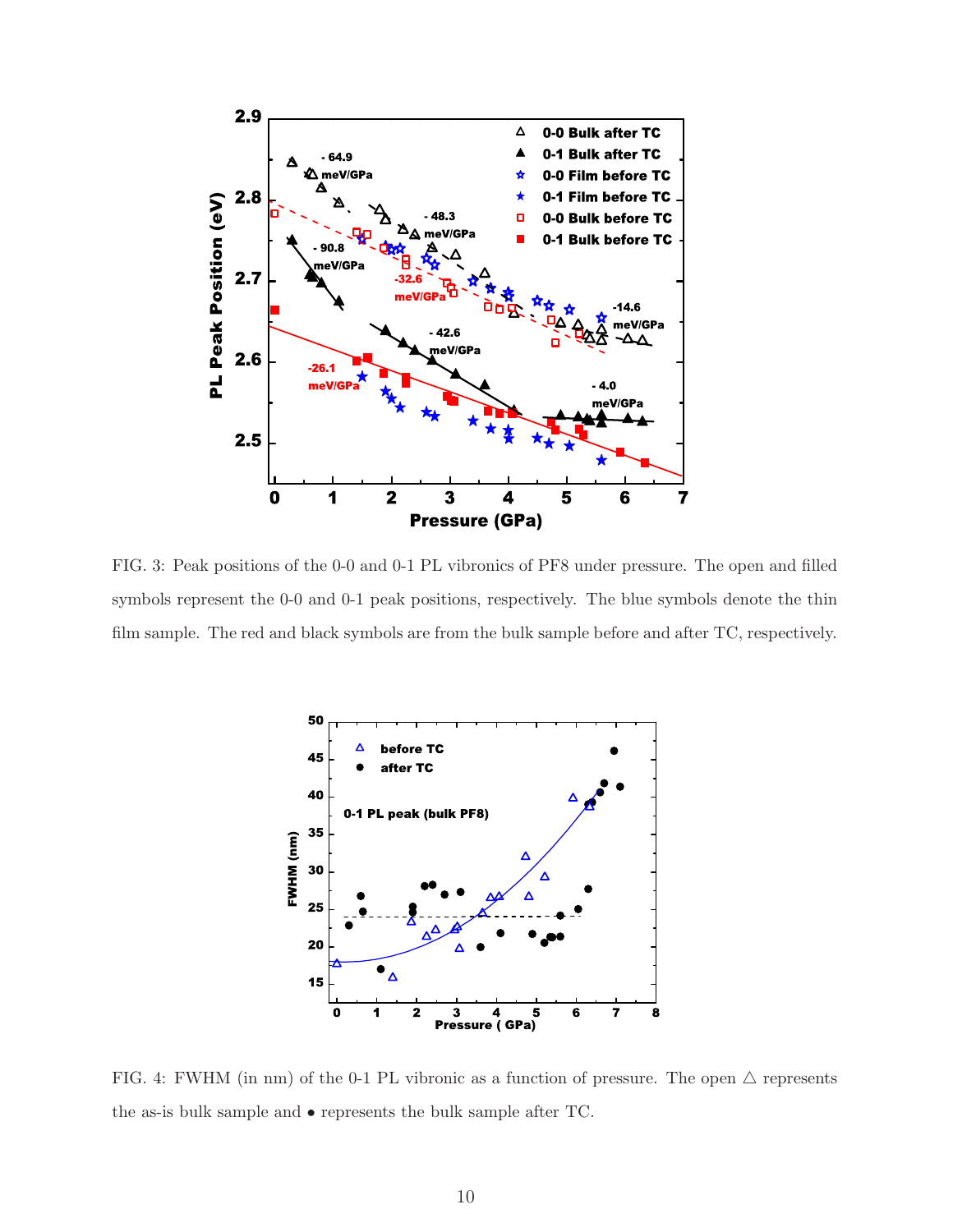corresponds to an average number of phonons that are involved when an excited molecule relaxes to its ground state configuration from its new equilibrium configuration in the excited state (after the absorption of a phonon). Assuming that the vibrational frequency is the same for ground and excited states and that the potentials are perfectly parabolic, S may be experimentally determined from the fractional intensity of the vibronic peaks. The relative intensities of the features coupled by a single phonon frequency  $(\omega)$  are described by

$$
\frac{I_{0\to n}}{I_{total}} = \frac{e^{-S}S^n}{n!},\tag{1}
$$

where  $I_{total}$  is the total intensity of individual transitions.  $I_{0\rightarrow n}$  is the intensity of the transition from the  $0^{th}$  vibronic excited state to the  $n^{th}$  vibronic state of the electronic ground state. The Huang-Rhys factor therefore corresponds to the average number of phonons that are involved when the excited molecule relaxes to its ground state configuration from the excited state, and  $S\hbar\omega$  is the relaxation energy. S may be determined from the fractional intensity of the vibronic peaks:

$$
S = (I_{0 \to 1} + 2I_{0 \to 2} + 3I_{0 \to 3} + ...) / I_{total}.
$$
 (2)

 $I_{0\rightarrow1}$ ,  $I_{0\rightarrow2}$ , and  $I_{0\rightarrow3}$  refer to the intensity of the emission from the zeroth vibrational level excited state to the first, second, and third vibrational level of the ground state, respectively.

The relative strengths of the vibronic transitions change with both temperature and pressure. In a prior work we have shown that the Huang-Rhys factor in small molecules and long-chain polymers decreases with decreasing temperatures.<sup>[10](#page-19-10)</sup> The results for PF8 as a function of temperature are shown in Fig. 5, where the S-factor was determined by using Eq. (2) and the vibronic intensities beyond 0-3 were neglected. Smaller conjugated molecules typically show a larger value for S, which arises due to their large normal coordinate displacement between the ground and excited electronic states. The glassy phase in PF8 shows a much higher value for the Huang-Rhys factor compared to the  $\beta$  phase, signaling planar conformations for the ground and excited states of the latter.<sup>[32](#page-20-15)</sup>

At ambient pressure and RT the S-factor in PF8 is determined as 0.4, similar to values obtained for the  $\beta$ -phase by Khan *et al.*<sup>[32](#page-20-15)</sup> Figure 5 plots the S-factor for PF8 both as function of temperature (at ambient pressure) and pressure (at RT) for a thin as-is film sample. At 40 K the S-factor is  $\sim 0.25$  increasing to  $\sim 0.4$  at RT. Upon increasing pressures, the S-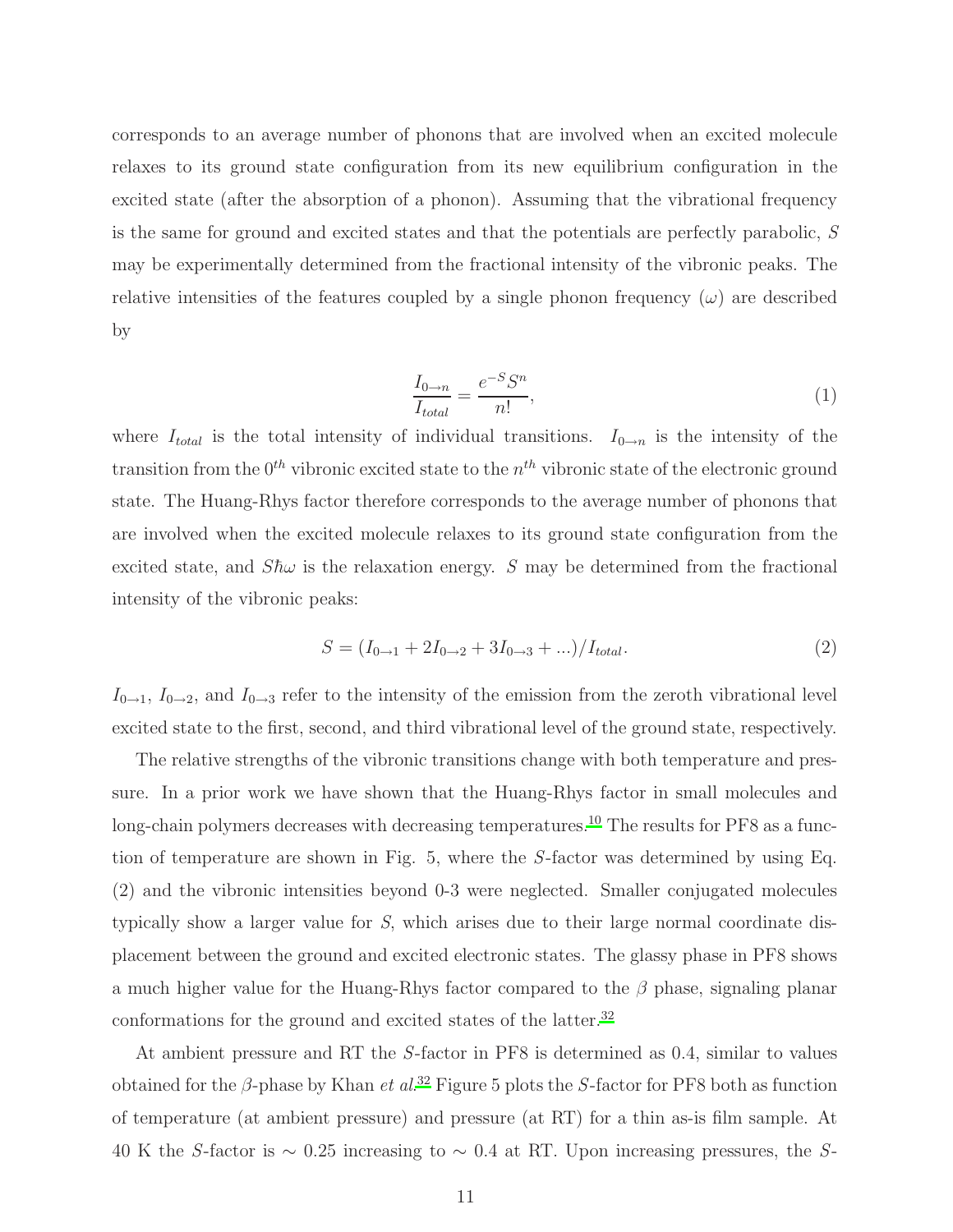

FIG. 5: The Huang-Rhys factor versus temperature and pressure in PF8.

factor is enhanced and almost remains a constant at 1.3, beyond 3.0 GPa. Lower values of the Huang-Rhys factor at ambient conditions imply a delocalized excited state along with a smaller geometric relaxation that follows a transition from the excited state to the ground state.

A comparison of the Huang-Rhys factors in PF8 as a function of temperature and pressure show that they increase, albeit at different rates. Upon increasing the temperature, the singlet excitons typically become more localized in smaller conjugated chain segments.<sup>[10](#page-19-10)</sup> This localization results in a higher value for S with increasing temperatures. The red-shift of the PL spectra upon increasing pressures is a clear sign of an enhanced effective conjugation and thus represents a higher delocalization of the excited state. This unambiguously shows that a higher value of the S-factor with enhanced pressures has a different origin as compared with enhanced temperatures; under enhanced pressures the geometric relaxation of the electronic states is increased, increasing the S-factor.

#### IV. RAMAN SCATTERING STUDIES

The Raman spectrum of PFs is characterized by numerous intramolecular C-C/C-H stretch and bend modes spanning from 100 cm<sup>-1</sup> to 1600 cm<sup>-1</sup>. Both the vibrational frequencies and intensities determined by Raman spectroscopy are strongly influenced by variations in the backbone as well as side-chain conformations. The Raman peaks in the  $1600 \text{ cm}^{-1}$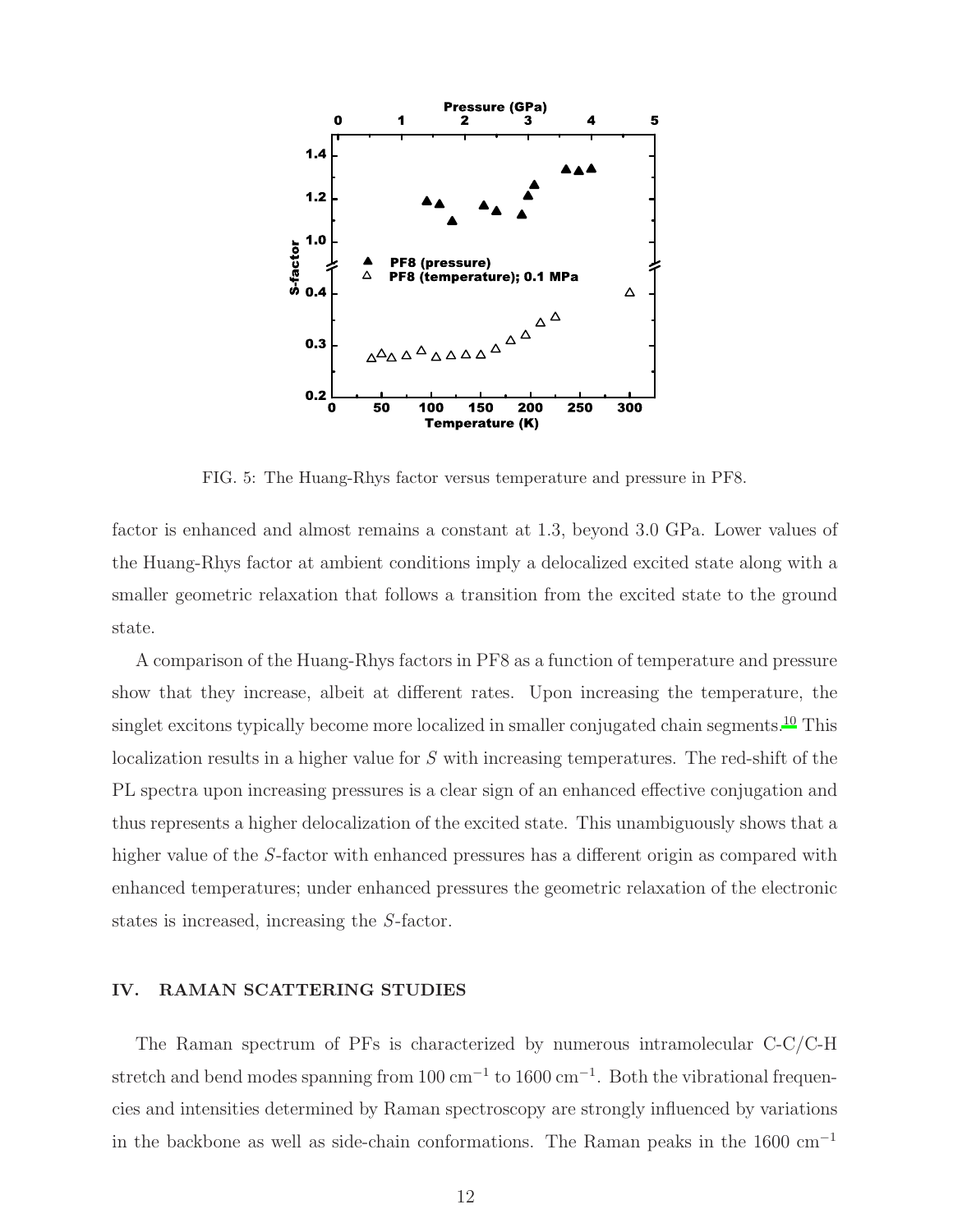region arise from an intra-ring C-C stretch frequency and is best fit with two peaks: an overwhelmingly dominant peak at 1605 cm<sup>-1</sup> and at least one or two weak peaks in the range of 1570-1600 cm<sup>−</sup><sup>1</sup> . These weaker peaks correspond to a breathing motion of the pentagon within the monomer. The Raman frequencies in the 1250-1350 cm<sup>-1</sup> region are associated with the backbone C-C stretch motion. Due to the strong Raman peak of diamond, the 1200 cm<sup>−</sup><sup>1</sup> region is not observed in a DAC (Fig. 6 inset).

The low frequency Raman peaks in the 100-700 cm<sup>-1</sup> range, shown in Figure 6, originate from the alkyl side chains. This region is thus an extremely sensitive indicator of both side chain composition and ordering. The ring torsion mode at 480 cm<sup>−</sup><sup>1</sup> is seen in all PFs with various side group substitutions, and is almost independent of temperature. Since the Raman peaks around 600 cm<sup>-1</sup> and in the 100-400 cm<sup>-1</sup> range are mainly from alkyl side chains, they have very different signatures for various side chain substituted PFs. There are predominantly two Raman peaks in the 600 cm<sup>-1</sup> region; the low frequency at 620 cm<sup>-1</sup> corresponds to a stretching motion of the bridging C atom connected to the first  $\text{CH}_2$  group of the alkyl chain and the higher frequency peak at 633 cm<sup>−</sup><sup>1</sup> involves a torsional motion of the phenyl rings. Shorter alkyl chains such as ethyl-hexyl or an octyl group with gauche defects in PFs are characterized only by the higher frequency Raman peak in this region. The relative ratio of the 620 and 633 cm<sup>-1</sup> Raman peaks in PF8 further track the presence of the  $C_\beta$  conformation. The intensity of the 633 cm<sup>-1</sup> peak is stronger in the presence of the  $\beta$  phase. It is clear from our ambient pressure data in Fig. 6 that the PF8 film had a significant fraction of  $C_\beta$  conformation before loading the DAC.

The 735 cm<sup>-1</sup> peak in PFs correspond to the 747 cm<sup>-1</sup> fundamental of a biphenyl with  $A_1$ symmetry. The stronger Raman peak in the  $850 \text{ cm}^{-1}$  region is a combination of ring distortion of the phenyl rings and a C-C stretch of the bridging carbon. The weaker Raman peaks around 900 cm<sup>-1</sup> relate to C-C stretch type motion of the alkyl side chains.<sup>[15](#page-19-15)</sup> Frequencies in the 1100-1200  $\text{cm}^{-1}$  region (not shown in Fig. 6) are sensitive to side-group substitution; the 1120 and 1135 cm<sup>−</sup><sup>1</sup> peaks mainly arise from the C-H bending modes (either local or between phenyl units).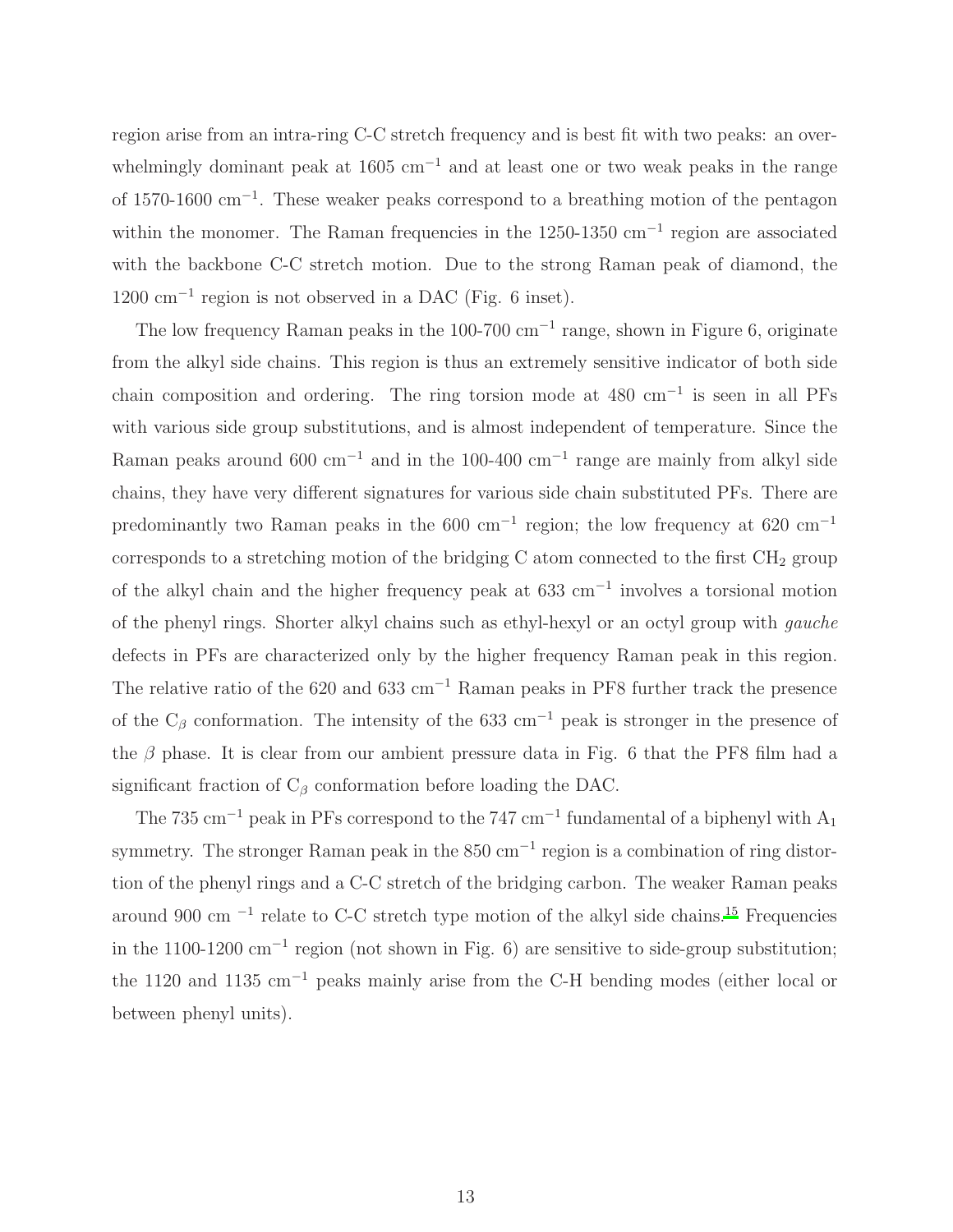

FIG. 6: The Raman spectrum of as-is PF8 film at ambient pressure and RT at low frequencies. The doublet at  $600 \text{ cm}^{-1}$  marked by the arrows track the conformational isomers. The inset shows the high frequency region of the Raman spectrum of PF8 film; the sharp peak at 1320 cm−<sup>1</sup> is the diamond peak from DAC.

## A. The 100-1200  $\text{cm}^{-1}$  region

Figure 7 shows the ambient pressure data of a PF8 film sample before and after TC along with the spectra of the bulk sample after TC under pressure in the low frequency region. Due to the red-shift of the PL spectrum under pressure, the background of the Raman spectrum is quite high in this region. We select two pressure points which are just above the discontinuity seen in the PL peak positions at 1.1 GPa. The ambient pressure results of PF8 after TC clearly shows the appearance of new peak at 370 cm<sup>−</sup><sup>1</sup> . This is from the longitudinal accordion motion (LAM) of all anti conformation of the alkyl side chain. Such a conformation of the side chains preclude the  $\beta$  phase suggesting that the individual backbone conformation is  $C_{\gamma}$  or  $C_{\alpha}$ -type. The two pressure data upon TC show no signature of the 370 cm<sup>−</sup><sup>1</sup> peak, which means that the side chains at these pressures deviate from the all *anti* conformation, and the system is more like the  $C_\beta$  conformation. This correlates well with the PL data, where a different pressure coefficient is seen for the PL vibronics beyond 1.1 GPa, which we attribute to a more planar conformation of the backbone. We note that in the presence of the  $\beta$  phase, LAM modes are not observed. Unfortunately, this low frequency region is difficult to systematically track in Raman scattering for all values of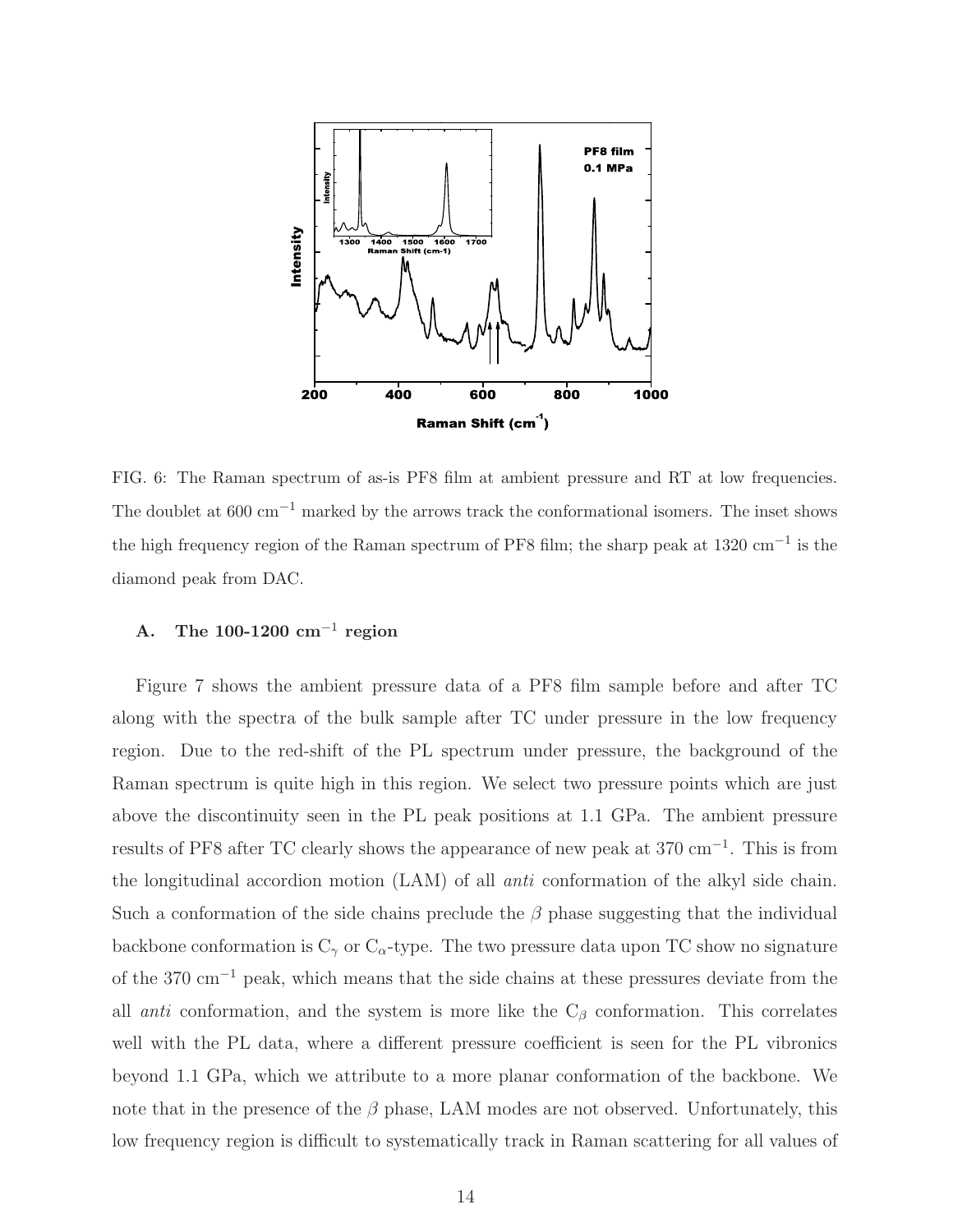

FIG. 7: Low frequency Raman spectra of PF8. The bottom two spectra are at ambient pressure before and after TC. The top two spectra are at elevated pressures after TC.

pressure due to the rising background.

The Raman peaks in the 1140 cm<sup>-1</sup> region originate from a CH in-plane bend motion along with a ring distortion. In the planar  $(\beta)$  conformation of the polymer or in a monomer there is mainly one Raman band at 1135 cm<sup>-1</sup> that originates from the terminal phenyl rings. For nonplanar conformations, this motion splits as two or more vibrations originating from monomer units about the center of symmetry of the molecule and from the end rings. Upon thermal cycling the polymer from its n-LC phase, which concomitantly induces an overall crystalline phase and a reduction of the  $\beta$  conformer, the 1135 and the 1172 cm<sup>-1</sup> peaks broaden as seen in the ambient pressure data in Fig. 8 (a). Under enhanced pressures there is a broadening of the 1135 cm  $^{-1}$  peak; however, unlike ambient pressure, TC does not induce a further broadening of this peak at high pressures. The pressure coefficient of the 1135 cm<sup>-1</sup> Raman peak is 1.6 cm<sup>-1</sup>/GPa and 2.9 cm<sup>-1</sup>/GPa for the as-is and thermallycycled samples, respectively. These pressure coefficients are lower compared to the high frequency  $1600 \text{ cm}^{-1}$  Raman peak, as shown in the next section.

# B. The 1600  $\text{cm}^{-1}$  region

A signature of the various conformational isomers is better deciphered by the backbone C-C stretch modes in the 1300 cm<sup>-1</sup> region. Unfortunately, under pressure in a DAC this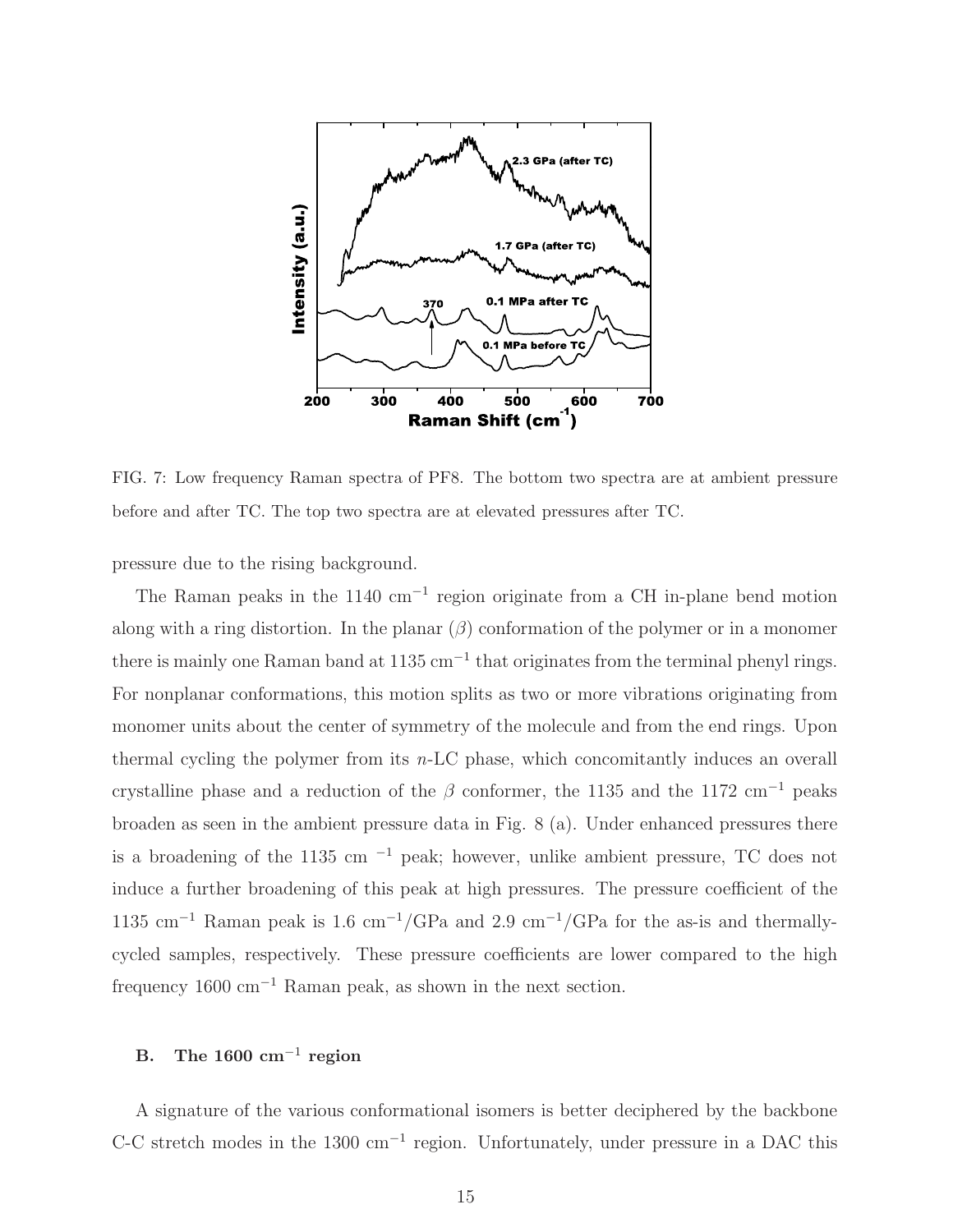

FIG. 8: (a) The Raman spectra in the 1100 cm−<sup>1</sup> region at ambient pressure and higher pressures before and after TC. (b) Peak position of the 1135 cm−<sup>1</sup> Raman peak before and after TC as a function of pressure.



FIG. 9: Raman spectra of the 1600 cm<sup>-1</sup> region (before TC) in PF8 at selected value of pressures. The spectrum at 3.1 GPa is from the PF8 sample after TC.

region is swamped by the Raman peak of the diamond. The intra-ring C-C stretch peak at 1605 cm<sup>−</sup><sup>1</sup> is clearly seen at all pressures for both as-is and TC samples. We present a detailed analysis of this peak as a function of pressure in this section.

Since the origin of the 1600 cm<sup>-1</sup> Raman peak is from intra ring C-C stretch motion, it is not sensitive to the various crystalline phases or conformations. Fig. 9 shows a few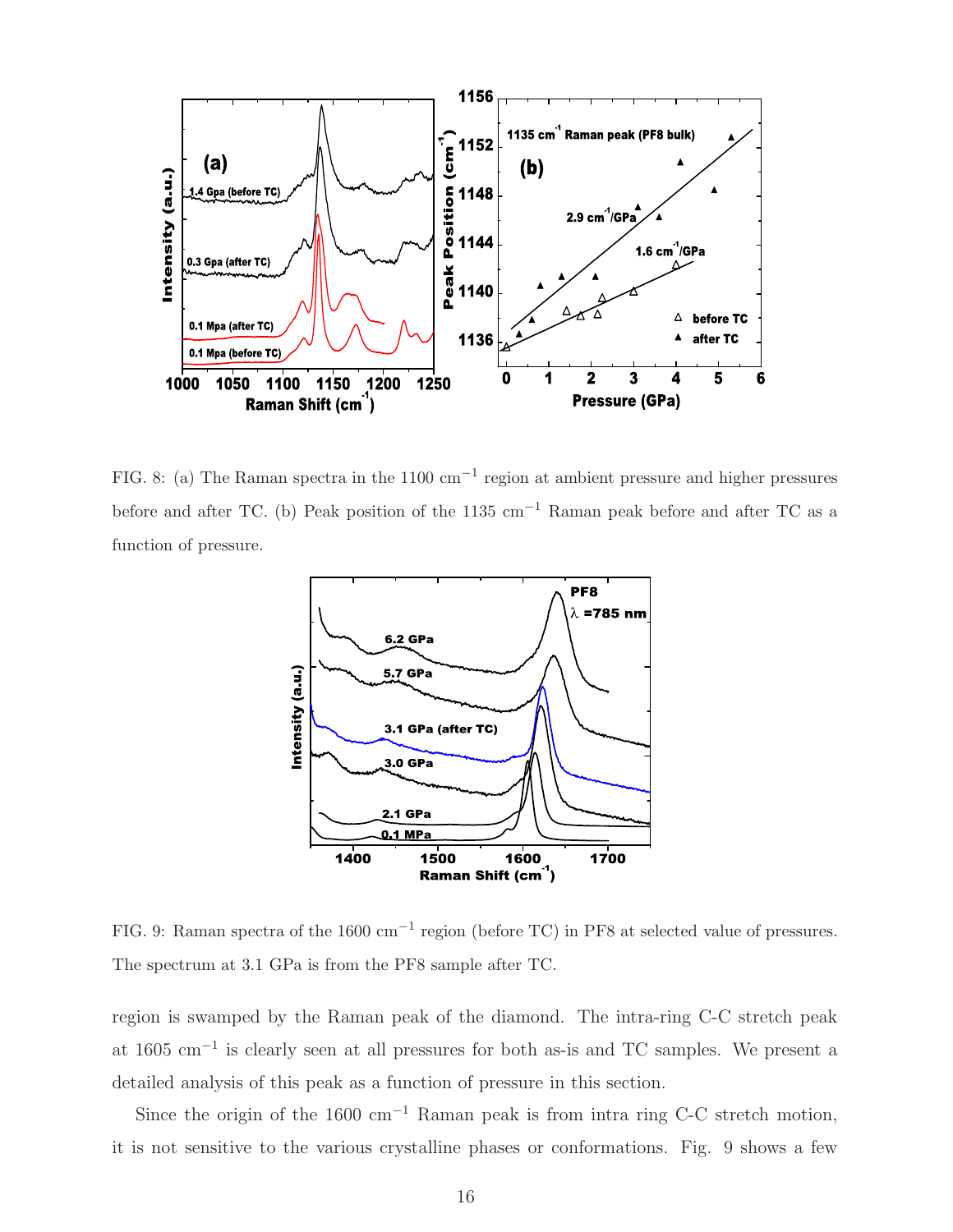selected spectra of the 1600 cm<sup>-1</sup> region of the as-is bulk sample under pressure; for a comparison the 3.1 GPa spectrum of the TC sample is also shown. Beyond 2.1 GPa the Raman background increases with a distinct asymmetry of the 1605 cm<sup>-1</sup> peak, as shown in Fig. 9. Such an asymmetry was observed in PF2/6 under pressure and was attributed to a strong electron-phonon interaction between the Raman peaks and the electronic continuum.<sup>[27](#page-20-10)</sup> This is characteristic of a Breit Wigner Fano (BFW) resonance; in PF2/6 many of the vibrational peaks also showed an anti-resonance behavior. To determine the peak position, asymmetry parameter, and linewidth as a function of pressure, we fit the 1605 cm<sup>−</sup><sup>1</sup> peak with a BWF line shape given by

$$
I(\omega) = I_0 \frac{[(\omega - \omega_0)/q + \Gamma]^2}{(\omega - \omega_0)^2 + \Gamma^2},
$$
\n(3)

where  $\omega_0$  is the discrete phonon frequency, and  $\Gamma$  is the width of the resonant interference between the continuum and discrete scattering channels. The asymmetry parameter  $(1/q)$ depends on the average electron-phonon matrix element, M, and the Raman matrix elements between the ground and excited states of the phonon and electron. The broadening parameter is given by  $\Gamma = \pi M^2 D(\omega)$ , where  $D(\omega)$  is the combined density of states for the electronic transitions.[35](#page-20-16)

Figure 10 (a) shows the peak position of the 1605 cm<sup>-1</sup> Raman peak as a function of pressure. The pressure coefficient of the bulk PF8 sample before and after TC is almost the same at 7.2 cm<sup>-1</sup>/GPa, which is higher than that observed for the 1135 cm<sup>-1</sup> Raman peak. Pressure-induced changes in the vibrational frequencies is a measure of the Gruneisen parameter in the potential energy surface of the particular vibrational coordinate. For bulk inorganic solids the mode Grune is parameter is usually volume-independent. In molecular solids due to the differences between the local volume compression relative to that of the bulk, a volume dependent Grunëisen parameter is often observed.<sup>[36](#page-21-0)</sup> It is therefore not surprising that the pressure coefficient of the 1135 cm<sup>-1</sup> and 1600 cm<sup>-1</sup> Raman frequencies are different. We note that the mode Grunevisen parameter, which is given by  $(1/\omega)d\omega/dp$ , is higher for the 1600 cm<sup>-1</sup> peak compared to the 1135 cm<sup>-1</sup> peak.

The inset of Fig. 10 (a) shows the linewidth increasing almost linearly with pressure for samples before and after TC. The assymetry parameter  $(1/q)$  from a BWF fit is small below 2.0 GPa, beyond which it increases rapidly with pressure as seen in Fig. 10 (b). Since the 1600 cm<sup>−</sup><sup>1</sup> peaks originate from an intra-ring C-C stretch motion, thermal cycling and thus the changes in the induced phases have almost no impact on this Raman peak. The sign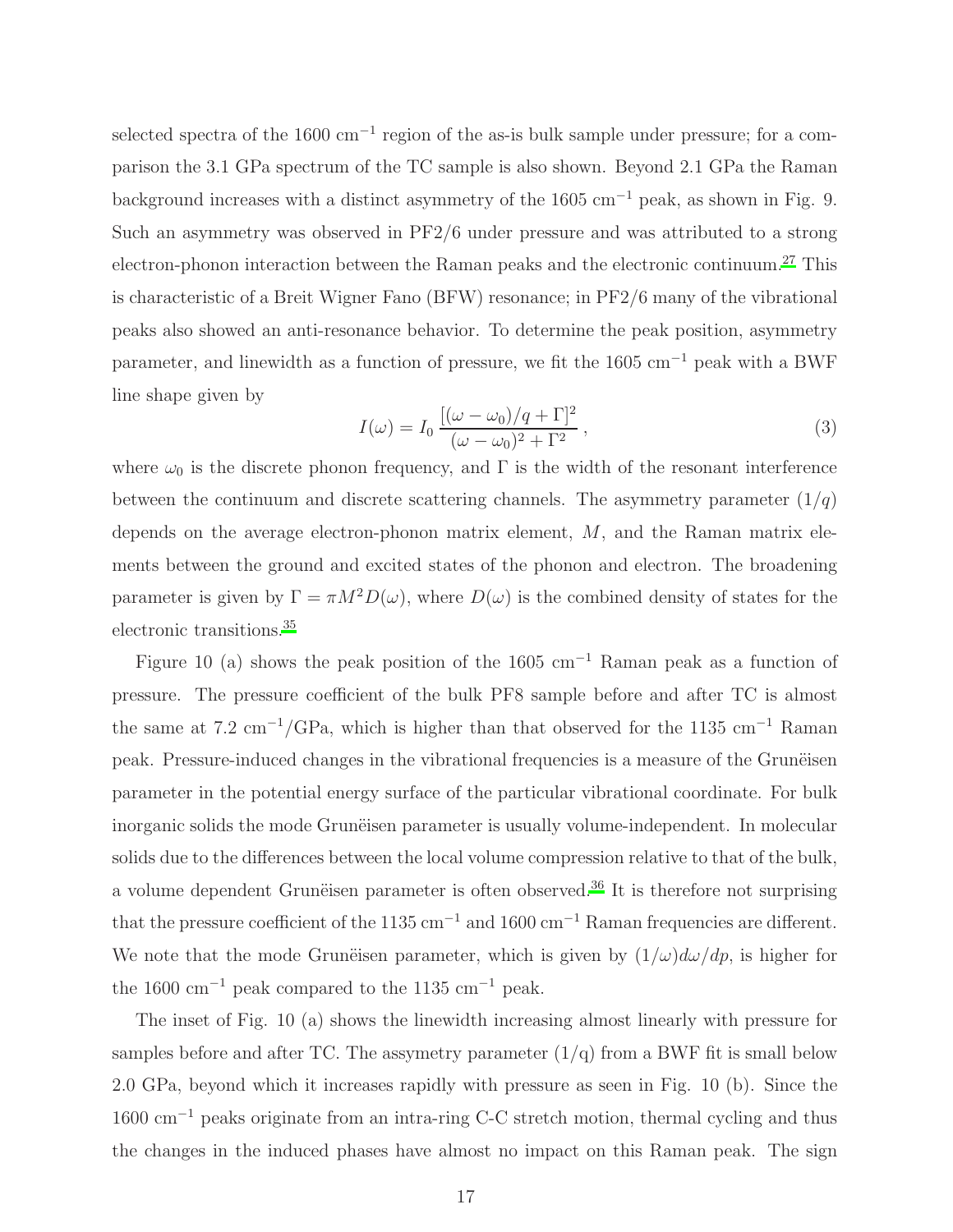

FIG. 10: (a) Position of the 1605 cm−<sup>1</sup> Raman peak, obtained using a BWF fit, as a function of pressure for both as-is and TC PF8 bulk sample. The inset shows the linewidth of same peak as a function of pressure. (b) Asymmetry parameter  $(1/q)$  of the 1605 cm<sup>-1</sup> Raman peak versus pressure. 1/q is obtained by fits to the Raman peak with a BWF line shape [Eq. (3).]

of the asymmetry parameter in a BWF resonance, which arises from an interaction of the electronic continuum, is an indicator of the energy of the continuum. The negative value of q in the fits show that the center of the electronic continuum lies below the discrete mode frequency of  $1605 \text{ cm}^{-1}$  (0.2 eV).

Since the vibrational frequencies of a harmonic solid are independent of compression, pressure induced changes in the Raman spectrum provide insight into the anharmonicity of the solid state potential.<sup>[37](#page-21-1)</sup> The linear shift of the 1605 cm<sup>-1</sup> Raman peak is a result of such an anharmonicity of the potential. Although one expects an additional shift of the phonon frequencies due to the BWF interaction, it is not possible to extract this information from our data due to the absence of a similar defect free polymer. The electronic continuum here arises from defect states such as the fluorenone defects or excimeric states. We see subtle differences between PF8 and PF2/6; the latter showed a higher asymmetry parameter and a square law dependence of the linewidth as a function of pressure.[27](#page-20-10) The optical properties of PF8 and PF2/6 under pressure are further contrasted in the next section.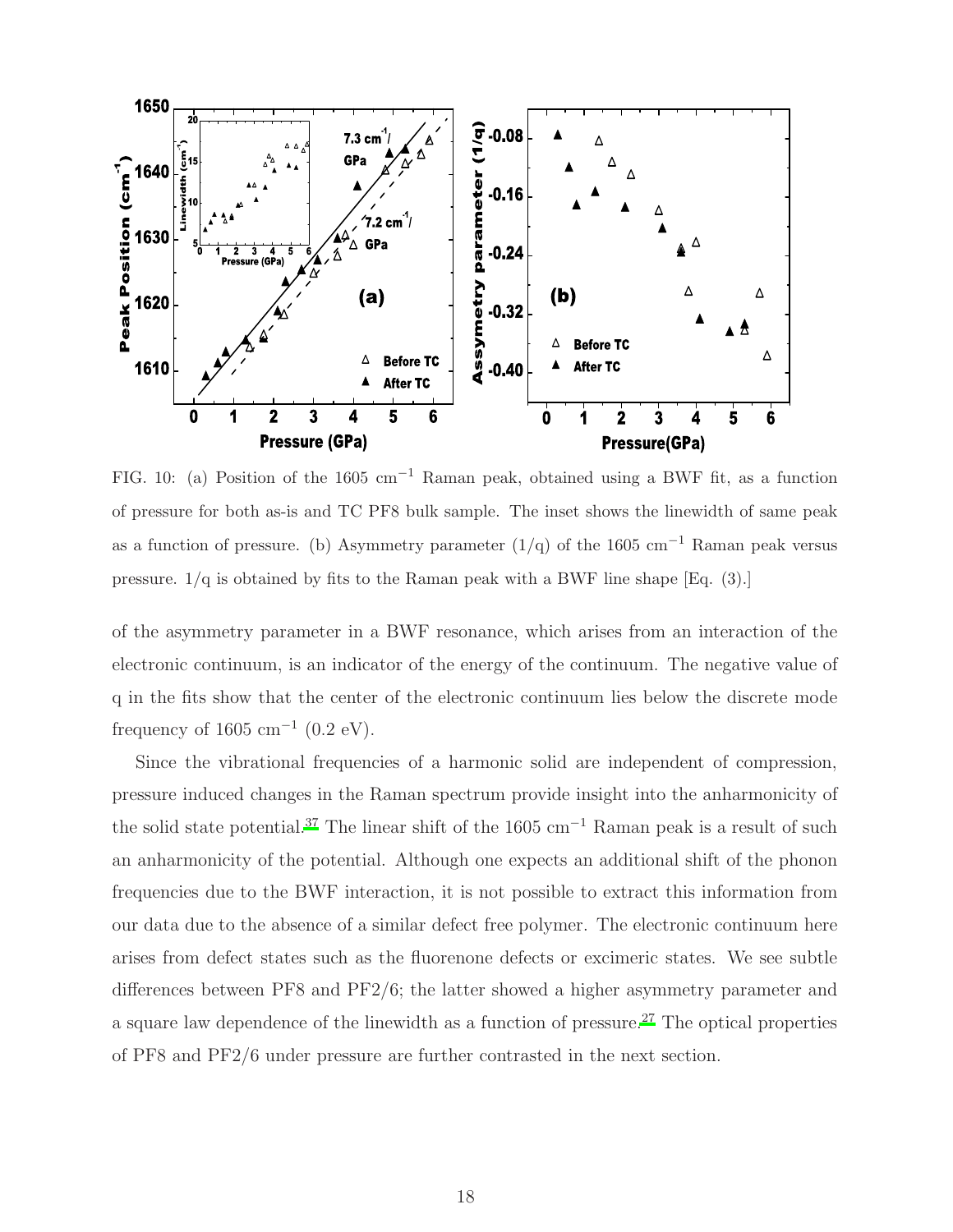#### V. SUMMARY AND PROSPECT

A comparison of the luminescence studies of as-is and thermally cycled PF8 under pressure shows many differences in the crystallinity and backbone conformations. Both samples show a red-shift of the PL energies upon increasing pressures but the TC sample shows three distinct region with phase transitions at 1.1 GPa and 4.2 GPa. The 1.1 GPa is attributed to a planarization between adjacent monomers where the  $C_{\alpha}$  and  $C_{\gamma}$  chormophores are driven towards the more planar  $C_{\beta}$  form. The as-is PF8 sample under pressure shows a similar behavior to as-is PF2/6 under pressure; the PL vibronics linearly shift with pressure although the nature of the emission at high pressures is quite different for the two. Beyond 4 GPa PF2/6 shows an orange emission compared to the greenish emission seen in PF8 at higher pressures. The orange emission in PF2/6 under pressure has been attributed to fluorenone defects and mixing of the singlet and charge-dipole states, which is enhanced due to the helicity of the backbone.

The linewidth of the PL vibronics as a function of pressure shows differences in the asis and TC PF8 samples. The as-is sample shows a broadening of the PL vibronics as a function of pressure. Such a dependence is seen in other amorphous polymers and signals an enhanced interchain interaction. The TC sample, which is in one of the crystalline phases, shows almost no change in the PL linewidths till 6 GPa. The main impact of pressure is to change the backbone conformation of the polymer once the polymer is thermally cycled. These results are similar to crystalline oligophenyls where there is hardly any change of PL linewidths with increasing pressures.

Similar to PF2/6, the Raman frequencies in PF8 harden with pressure. Due to limitations in a DAC only the 1135 cm<sup>-1</sup> and the 1600 cm<sup>-1</sup> Raman peaks could be tracked as a function of pressure. These intramolecular vibrations are not the best candidates for unravelling changes in the conformations or crystalline phases in PF8. The  $1600 \text{ cm}^{-1}$  shows asymmetric line shapes characteristic of a BWF resonance, signaling a strong electron-phonon interaction between the Raman phonons and the electronic continuum. The origin of the enhanced Raman linewdths is due to such electron-phonon interactions.

In light of our experimental results on the optical properties of PF8 under pressure, where a rich change in the phase morphology is observed, future XRD measurements under pressure would be invaluable to map these phase transitions in both PF8 and PF2/6.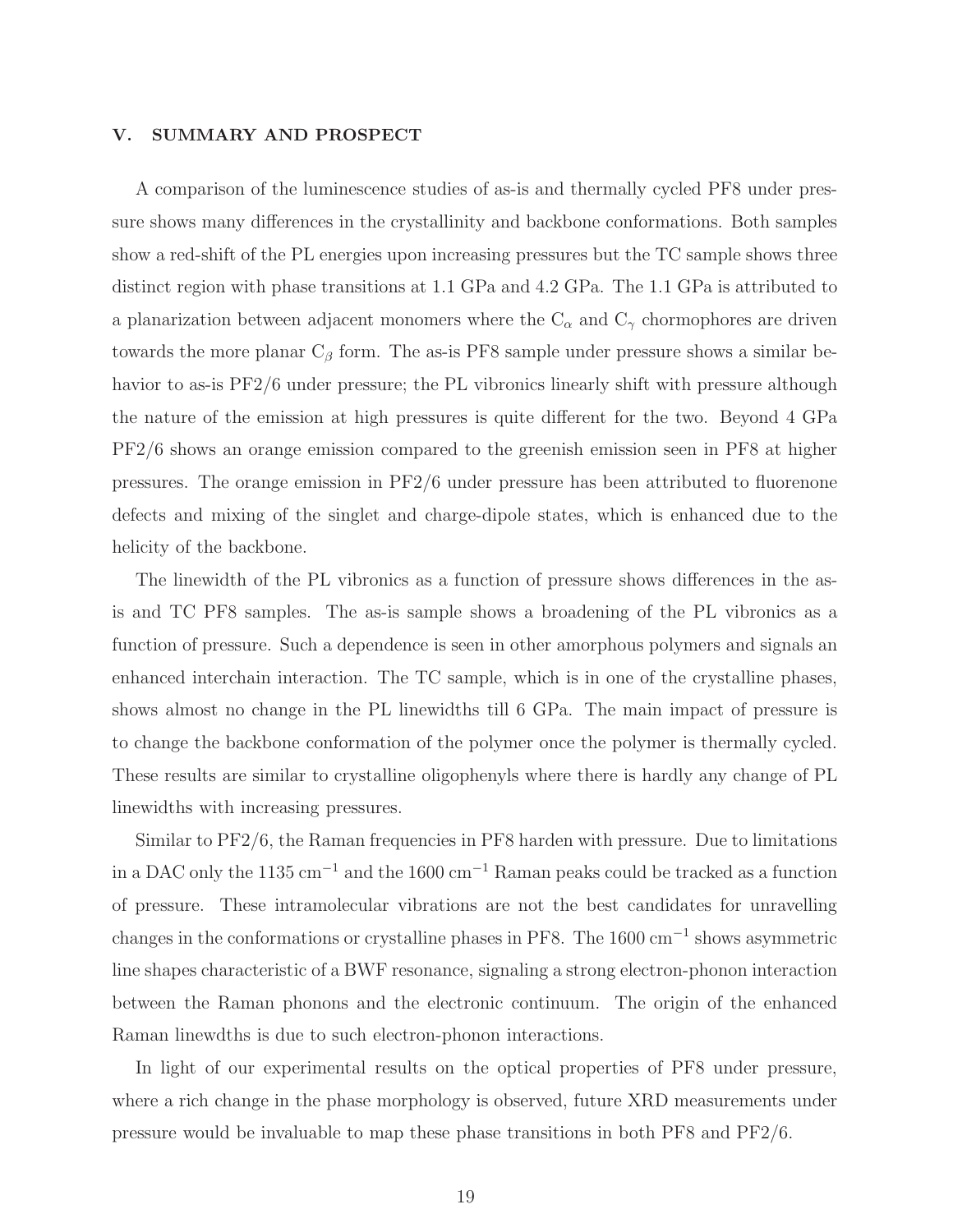### Acknowledgments

This work was partly supported through the National Science Foundation under grant No. ECCS-0523656. We thank M. Arif for the ambient pressure Raman data.

- <span id="page-19-0"></span><sup>∗</sup> Corresponding author E-mail[:guhas@missouri.edu](mailto:guhas@missouri.edu)
- <span id="page-19-1"></span><sup>1</sup> M. Grell, D.D.C. Bradley, G. Ungar, J. Hill, and K.S. Whitehead, Macromolecules **32**, 5810 (1999).
- <span id="page-19-2"></span><sup>2</sup> S. H. Chen, A. C. Su, C. H. Su, and S. A. Chen, Macromolecules 38, 379 (2005).
- <span id="page-19-3"></span><sup>3</sup> M. Knaapila, B.P. Lyons, T.P.A. Hase, C. Pearson, M.C. Petty, L. Bouchenoire, P. Thomspon, R. Serimaa, M. Torkkeli, and A.P. Monkman, Adv. Funct. Mater. 15, 1517 (2005).
- <span id="page-19-4"></span><sup>4</sup> B. Tanto, S. Guha, C.M. Martin, U. Scherf, and M.J. Winokur, Macromolecules 37, 9438 (2004).
- <span id="page-19-5"></span><sup>5</sup> M.H. Rahman, C-Y. Chen, S-C. Liao, H-L. Chen, C-S. Tsao, J-H. Chen, J-L. Liao, V.A. Ivanov, and S-A. Chen, Macromolecules 40 6572 (2007).
- <span id="page-19-6"></span><sup>6</sup> M. Knaapila, V.M. Garamus, F.B. Dias, L. Almasy, F. Galbrecht, A. Charas, J. Morgado, H.D. Burrows, U. Scherf, and A.P. Monkman, Macromolecules 39, 6505 (2006).
- <span id="page-19-7"></span><sup>7</sup> A.J. Cadby, P.A. Lane, H. Mellor, S.J. Martin, M. Grell, C. Giebeler, D.D.C. Bradley, M. Wohlgenannt, C. An, and Z.V. Vardeny, Phys. Rev. B 62, 15604 (2000).
- <span id="page-19-8"></span><sup>8</sup> M.J. Winokur, J. Slinker, and D.L. Huber, Phys. Rev. B 67, 184106 (2003).
- <span id="page-19-9"></span><sup>9</sup> H. Liem, P. Etchegoin, K.S. Whitehead, and D.D.C. Bradley, J. Appl. Phys. **92**, 1154 (2002).
- <span id="page-19-10"></span><sup>10</sup> S. Guha, J. D. Rice, Y. T. Yau, C. M. Martin, M. Chandrasekhar, H.R. Chandrasekhar, R. Guentner, P. S. de Freitas, and U. Scherf, Phys. Rev. B 67, 125204 (2003).
- <span id="page-19-11"></span><sup>11</sup> G. Lieser, M. Oda, T. Miteva, A. Meisel, H.G. Nothofer, and U. Scherf, Macromolecules 33, 4490 (2000).
- <span id="page-19-12"></span><sup>12</sup> W. Chunwaschirasiri, B. Tanto, D. L. Huber, and M.J. Winokur, Phys. Rev. Lett. **94**, 107402 (2005).
- <span id="page-19-13"></span><sup>13</sup> S.H. Chen, H.L. Chou, A.C. Su, and S. Chen, Macromolecules 37 6833 (2004).
- <span id="page-19-14"></span><sup>14</sup> M. Arif, C. Volz, and S. Guha, Phys. Rev. Lett. 96, 025503 (2006).
- <span id="page-19-15"></span><sup>15</sup> C. Volz, M. Arif, and S. Guha, J. Chem. Phys. 126, 064905 (2007).
- <span id="page-19-16"></span><sup>16</sup> W. C. Tsoi and D. G. Lidzey, J. Phys.: Condens. Matter **20**, 125213 (2008).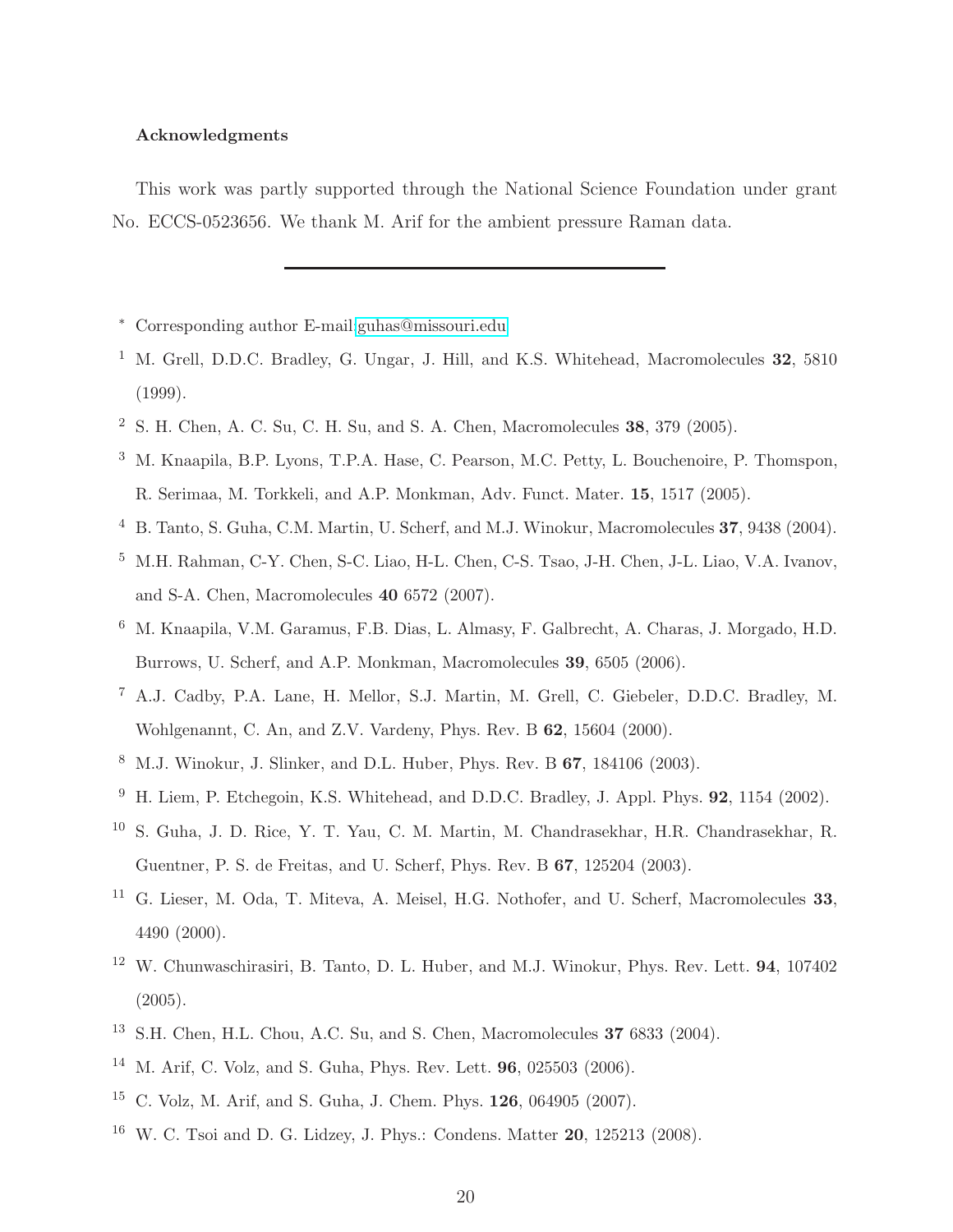- <span id="page-20-0"></span><sup>17</sup> S. Guha, W. Graupner, S. Yang, M. Chandrasekhar, and H.R. Chandrasekhar, Approaches to Polar Order, Ed. R. Glaser and P. Kaszynski, ACS Symposium Series 798, 127 (2001).
- <span id="page-20-1"></span><sup>18</sup> V. R. Gangilenka, A. DeSilva, H. P. Wagner, R. E. Tallman, B. A. Weinstein, and R. Scholz, Phys. Rev. B 77, 115206 (2008).
- <span id="page-20-2"></span><sup>19</sup> M. Chandrasekhar, S. Guha, and W. Graupner, Adv. Mater. 13, 613 (2001).
- <span id="page-20-3"></span><sup>20</sup> S. Webster and D.N. Batchelder, Polymer 37, 4961 (1996).
- <span id="page-20-4"></span><sup>21</sup> G. Yang, Y. Li, J.O. White, and H.G. Drickamer, J. Phys. Chem. B  $103$ , 7853 (1999).
- <span id="page-20-5"></span> $22$  V. Morandi, M. Galli, F. Marabelli, and D. Comoretto, Phys. Rev. B 79 045202 (2009).
- <span id="page-20-6"></span> $23$  J.P. Schmidtke, R. H. Friend, and C. Silva, Phys. Rev. Lett.  $100$ ,  $157401$  (2008).
- <span id="page-20-7"></span><sup>24</sup> S.c. Yang, W. Graupner, S. Guha, P. Puschnig, C. Martin, H. R. Chandrasekhar, M. Chandrasekhar, G. Leising, C. Ambrosch-Draxl, Phys. Rev. Lett. 85, 2388 (2000).
- <span id="page-20-8"></span><sup>25</sup> S. Guha, W. Graupner, R. Resel, M. Chandrasekhar, H.R. Chandrasekhar, R. Glaser, and G. Leising, Phys. Rev. Lett. 82, 3625 (1999).
- <span id="page-20-9"></span><sup>26</sup> C.M. Martin, Q. Cai , S. Guha, W. Graupner, M. Chandrasekhar, and H.R. Chandrasekhar, Physica Status Solidi (b) 241, 3339 (2004).
- <span id="page-20-10"></span><sup>27</sup> C.M. Martin, S. Guha, M. Chandrasekhar, H.R. Chandrasekhar, R. Guentner, P. Scanduicci de Freitas, U. Scherf, Phys. Rev. B 68, 115203 (2003).
- <span id="page-20-11"></span> $^{28}$  H. Cheun, B. Tanto, W. Chunwaschirasiri, B. Larson, and M.J. Winokur, Appl. Phys. Lett 84, 22 (2004).
- <span id="page-20-13"></span><sup>29</sup> G. Heimel, K. Hummer, C. Ambrosch-Draxl, W. Chunwachirasiri, M. J. Winokur, M. Hanfland, M. Oehzelt, A. Aichholzer, and Roland Resel, Phys. Rev. B 73, 024109 (2006)
- <span id="page-20-14"></span> $30$  H. G. Drickamer and C. W. Frank, *Electronic Transitions and the High Pressure Chemistry and* Physics of Solids, (Chapman and Hall, Ltd., 1973).
- <span id="page-20-12"></span><sup>31</sup> C. Ambrosch-Draxl, J. A. Majewski, P. Vogl, and G. Leising, Phys. Rev. B 51, 9668 (1995).
- <span id="page-20-15"></span> $32$  A. L. T. Khan, P. Sreearunothai, L. M. Herz, M. J. Banach, and A. Köhler, Phys. Rev. B 69, 085201 (2004).
- <sup>33</sup> M. Pope and C.E. Swenberg, Electronic Processes in Organic Crystals and Polymer, (Oxford University Press, Oxford 1999).
- M. Knaapila, R. Stepanyan, B. P. Lyons, M. Torkkeli, T.P.A. Hase, R. Serimaa, R. Güntner, O.H. Seeck U. Scherf, and A. P. Monkman, Macromolecules 38 2744 (2005).
- <span id="page-20-16"></span> $35$  M.V. Klein, *Light Scattering in Solids*, edited by M. Cardona (Springer-Verlag, New York,